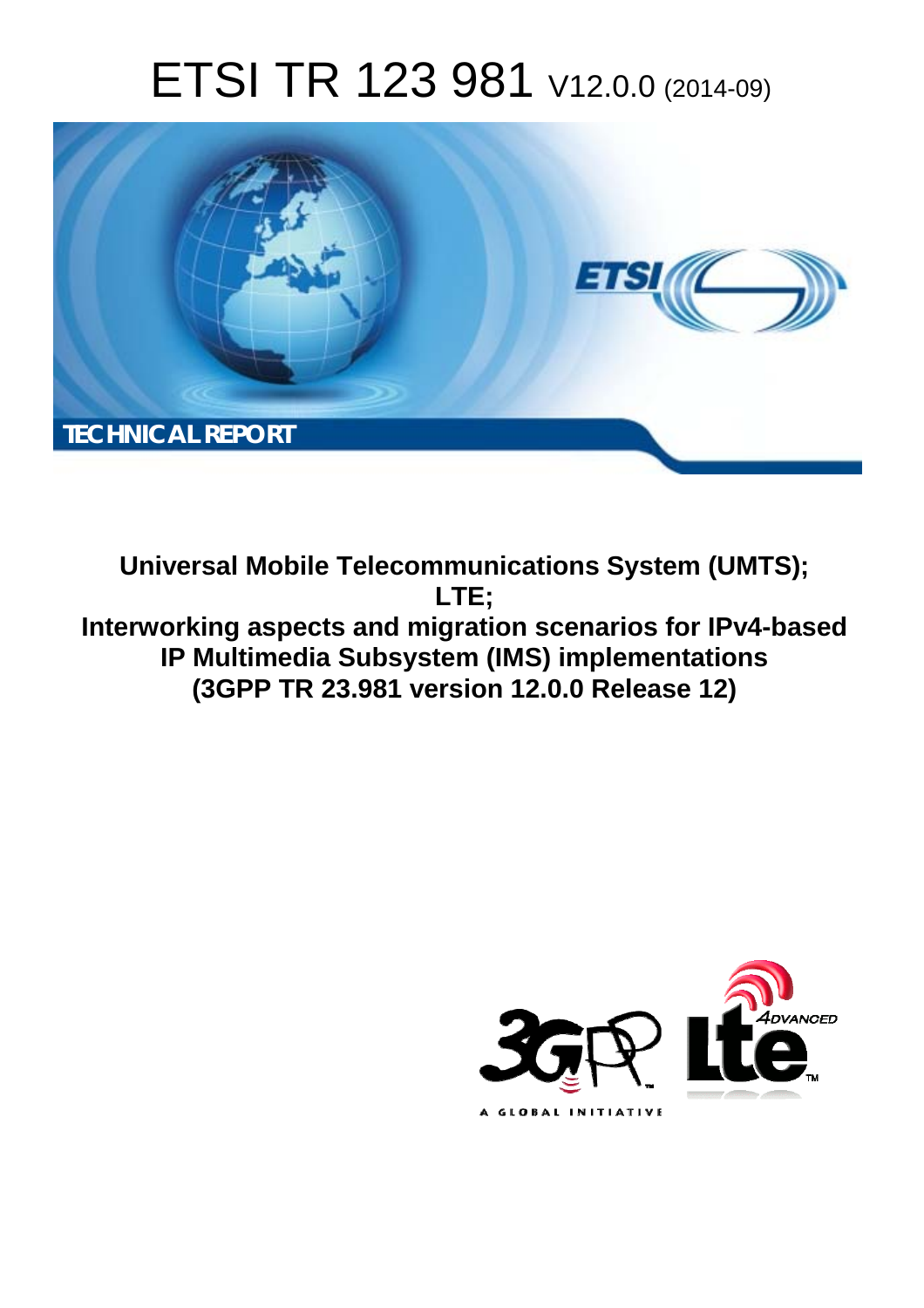Reference RTR/TSGS-0223981vc00

> Keywords LTE,UMTS

#### *ETSI*

#### 650 Route des Lucioles F-06921 Sophia Antipolis Cedex - FRANCE

Tel.: +33 4 92 94 42 00 Fax: +33 4 93 65 47 16

Siret N° 348 623 562 00017 - NAF 742 C Association à but non lucratif enregistrée à la Sous-Préfecture de Grasse (06) N° 7803/88

#### *Important notice*

The present document can be downloaded from: [http://www.etsi.org](http://www.etsi.org/)

The present document may be made available in electronic versions and/or in print. The content of any electronic and/or print versions of the present document shall not be modified without the prior written authorization of ETSI. In case of any existing or perceived difference in contents between such versions and/or in print, the only prevailing document is the print of the Portable Document Format (PDF) version kept on a specific network drive within ETSI Secretariat.

Users of the present document should be aware that the document may be subject to revision or change of status. Information on the current status of this and other ETSI documents is available at <http://portal.etsi.org/tb/status/status.asp>

If you find errors in the present document, please send your comment to one of the following services: [http://portal.etsi.org/chaircor/ETSI\\_support.asp](http://portal.etsi.org/chaircor/ETSI_support.asp)

#### *Copyright Notification*

No part may be reproduced or utilized in any form or by any means, electronic or mechanical, including photocopying and microfilm except as authorized by written permission of ETSI.

The content of the PDF version shall not be modified without the written authorization of ETSI. The copyright and the foregoing restriction extend to reproduction in all media.

> © European Telecommunications Standards Institute 2014. All rights reserved.

**DECT**TM, **PLUGTESTS**TM, **UMTS**TM and the ETSI logo are Trade Marks of ETSI registered for the benefit of its Members. **3GPP**TM and **LTE**™ are Trade Marks of ETSI registered for the benefit of its Members and of the 3GPP Organizational Partners.

**GSM**® and the GSM logo are Trade Marks registered and owned by the GSM Association.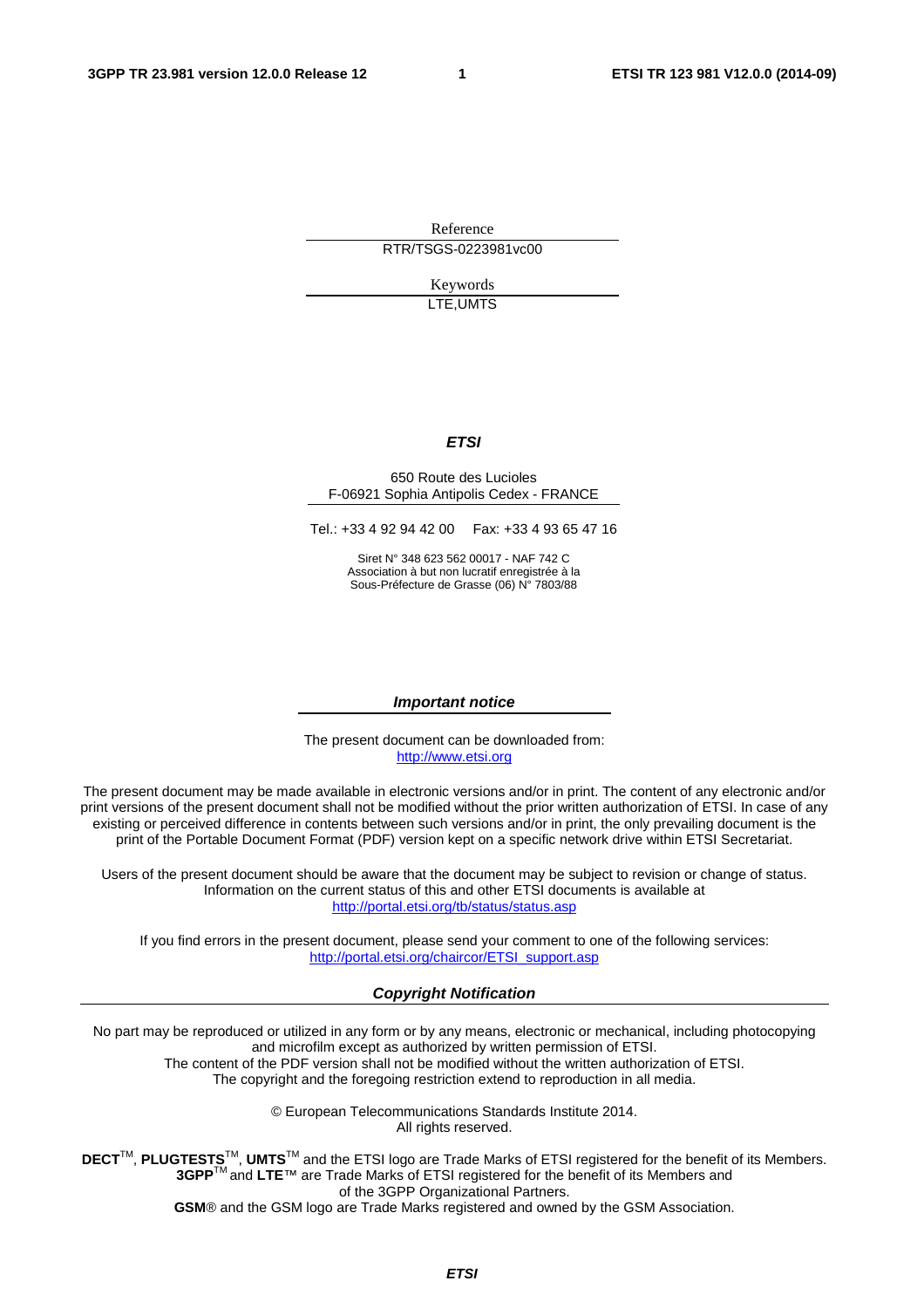## Intellectual Property Rights

IPRs essential or potentially essential to the present document may have been declared to ETSI. The information pertaining to these essential IPRs, if any, is publicly available for **ETSI members and non-members**, and can be found in ETSI SR 000 314: *"Intellectual Property Rights (IPRs); Essential, or potentially Essential, IPRs notified to ETSI in respect of ETSI standards"*, which is available from the ETSI Secretariat. Latest updates are available on the ETSI Web server [\(http://ipr.etsi.org](http://webapp.etsi.org/IPR/home.asp)).

Pursuant to the ETSI IPR Policy, no investigation, including IPR searches, has been carried out by ETSI. No guarantee can be given as to the existence of other IPRs not referenced in ETSI SR 000 314 (or the updates on the ETSI Web server) which are, or may be, or may become, essential to the present document.

## Foreword

This Technical Report (TR) has been produced by ETSI 3rd Generation Partnership Project (3GPP).

The present document may refer to technical specifications or reports using their 3GPP identities, UMTS identities or GSM identities. These should be interpreted as being references to the corresponding ETSI deliverables.

The cross reference between GSM, UMTS, 3GPP and ETSI identities can be found under [http://webapp.etsi.org/key/queryform.asp.](http://webapp.etsi.org/key/queryform.asp)

## Modal verbs terminology

In the present document "**shall**", "**shall not**", "**should**", "**should not**", "**may**", "**may not**", "**need**", "**need not**", "**will**", "**will not**", "**can**" and "**cannot**" are to be interpreted as described in clause 3.2 of the [ETSI Drafting Rules](http://portal.etsi.org/Help/editHelp!/Howtostart/ETSIDraftingRules.aspx) (Verbal forms for the expression of provisions).

"**must**" and "**must not**" are **NOT** allowed in ETSI deliverables except when used in direct citation.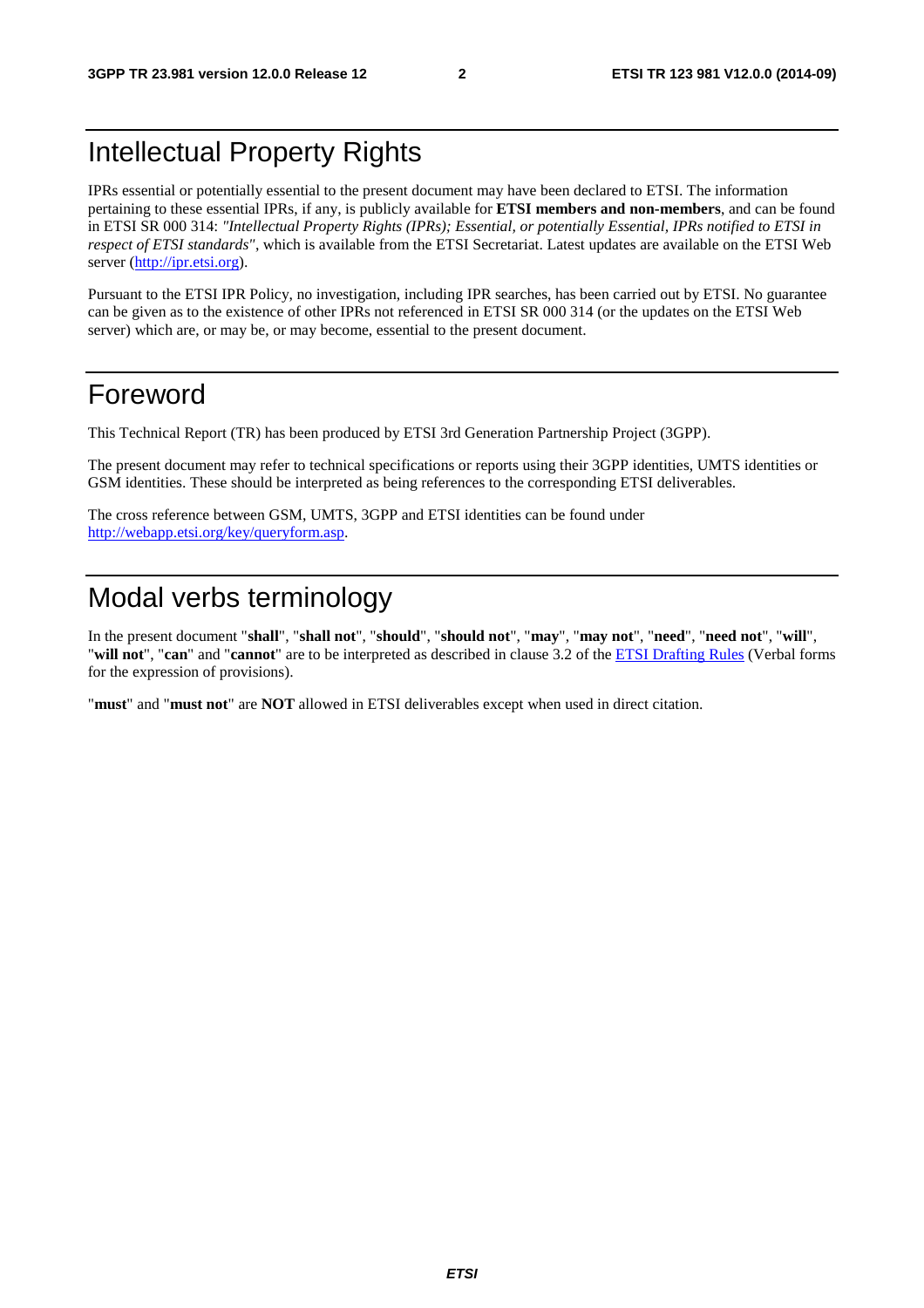$\mathbf{3}$ 

## Contents

| 1        |  |  |  |  |  |  |
|----------|--|--|--|--|--|--|
| 2        |  |  |  |  |  |  |
| 3        |  |  |  |  |  |  |
| 3.1      |  |  |  |  |  |  |
| 3.2      |  |  |  |  |  |  |
| 3.3      |  |  |  |  |  |  |
|          |  |  |  |  |  |  |
| 4<br>4.1 |  |  |  |  |  |  |
|          |  |  |  |  |  |  |
| 4.2      |  |  |  |  |  |  |
| 4.2.1    |  |  |  |  |  |  |
| 4.2.2    |  |  |  |  |  |  |
| 5        |  |  |  |  |  |  |
| 5.1      |  |  |  |  |  |  |
| 5.2      |  |  |  |  |  |  |
| 5.2.1    |  |  |  |  |  |  |
| 5.2.2    |  |  |  |  |  |  |
|          |  |  |  |  |  |  |
| 5.2.2.1  |  |  |  |  |  |  |
| 5.2.2.2  |  |  |  |  |  |  |
| 5.2.2.3  |  |  |  |  |  |  |
| 5.2.3    |  |  |  |  |  |  |
| 5.2.4    |  |  |  |  |  |  |
| 5.2.4.1  |  |  |  |  |  |  |
| 5.2.4.2  |  |  |  |  |  |  |
| 5.3      |  |  |  |  |  |  |
| 5.3.1    |  |  |  |  |  |  |
| 5.3.1.1  |  |  |  |  |  |  |
| 5.3.1.2  |  |  |  |  |  |  |
| 5.3.2    |  |  |  |  |  |  |
| 5.3.3    |  |  |  |  |  |  |
| 5.3.3.1  |  |  |  |  |  |  |
| 5.3.3.2  |  |  |  |  |  |  |
| 5.3.3.3  |  |  |  |  |  |  |
| 5.3.4    |  |  |  |  |  |  |
| 5.3.4.1  |  |  |  |  |  |  |
| 5.3.4.2  |  |  |  |  |  |  |
| 5.3.4.3  |  |  |  |  |  |  |
| 5.3.4.4  |  |  |  |  |  |  |
| 5.3.4.5  |  |  |  |  |  |  |
|          |  |  |  |  |  |  |
| 5.3.5    |  |  |  |  |  |  |
| 5.3.5.1  |  |  |  |  |  |  |
| 5.3.5.2  |  |  |  |  |  |  |
| 5.3.6    |  |  |  |  |  |  |
| 5.3.7    |  |  |  |  |  |  |
| 5.3.7.1  |  |  |  |  |  |  |
| 5.3.7.2  |  |  |  |  |  |  |
| 5.3.7.3  |  |  |  |  |  |  |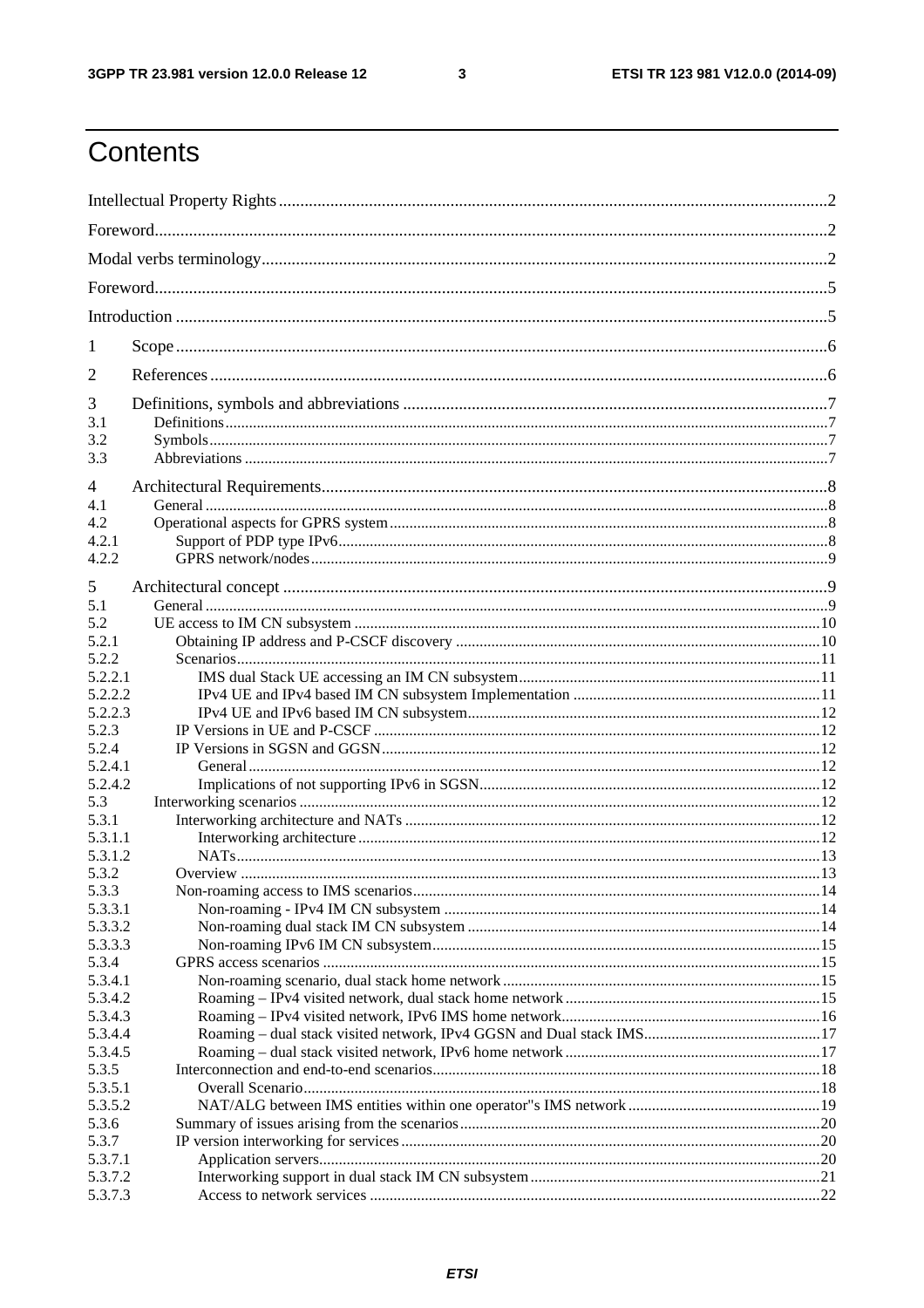| 5.4             |  |
|-----------------|--|
| 5.4.1           |  |
| 5.4.2           |  |
| 5.4.3           |  |
| 5.4.3.1         |  |
| 5.4.3.2         |  |
| 5.4.3.3         |  |
| 5.4.4           |  |
| 6               |  |
| Annex A:        |  |
| A.1             |  |
| A.1.1           |  |
| A.1.2           |  |
| A.1.3           |  |
| A.1.4           |  |
| A.2             |  |
| A.2.1           |  |
| A.2.2           |  |
| A.2.3           |  |
| A.2.4           |  |
| A.2.5           |  |
| <b>Annex B:</b> |  |
|                 |  |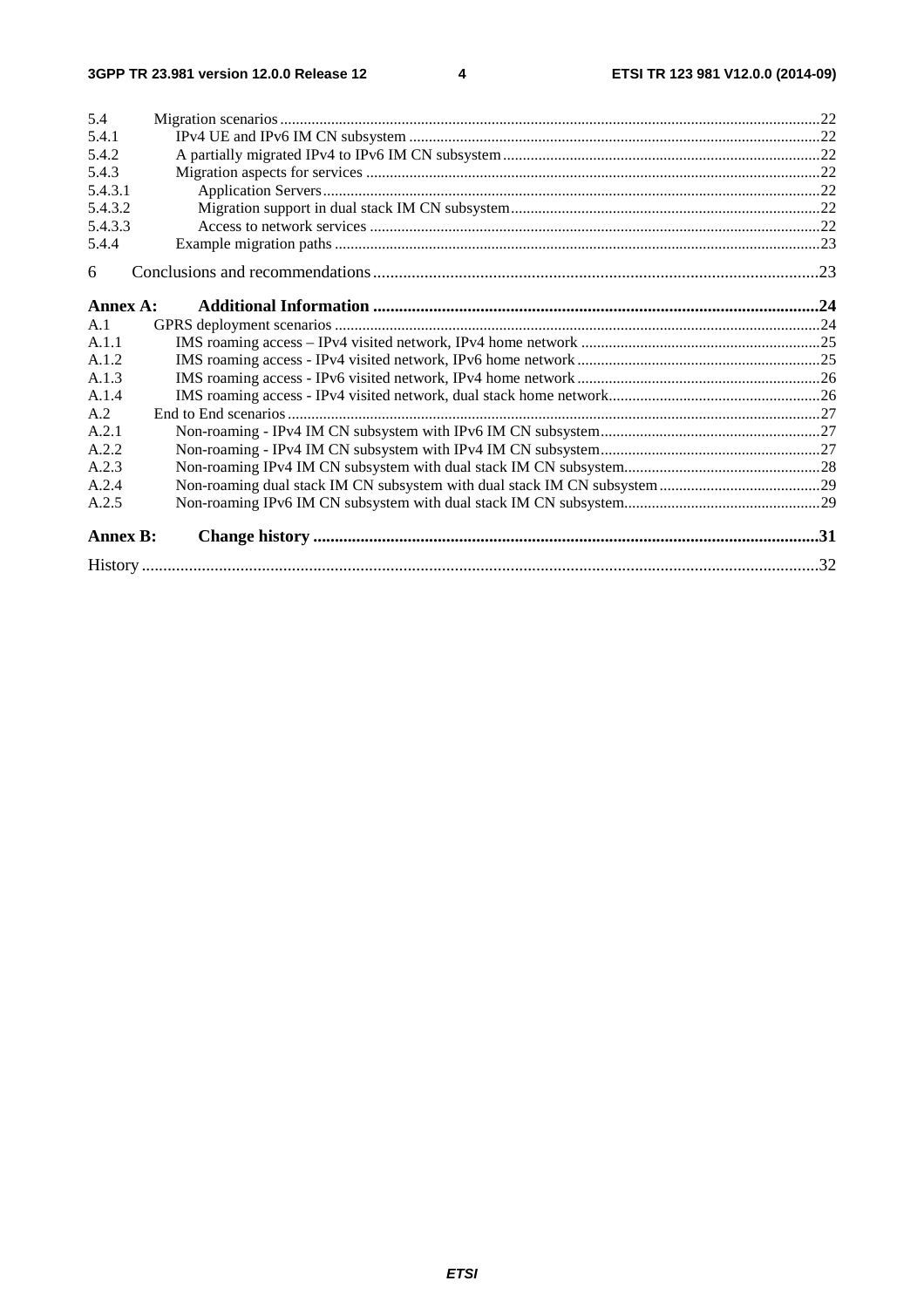## Foreword

This Technical Report has been produced by the 3rd Generation Partnership Project (3GPP).

The contents of the present document are subject to continuing work within the TSG and may change following formal TSG approval. Should the TSG modify the contents of the present document, it will be re-released by the TSG with an identifying change of release date and an increase in version number as follows:

Version x.y.z

where:

- x the first digit:
	- 1 presented to TSG for information;
	- 2 presented to TSG for approval;
	- 3 or greater indicates TSG approved document under change control.
- y the second digit is incremented for all changes of substance, i.e. technical enhancements, corrections, updates, etc.
- z the third digit is incremented when editorial only changes have been incorporated in the document.

## Introduction

3GPP specifications design the IMS to use exclusively IPv6, however early IMS implementations and deployments may use IPv4, as specified in clause 5.1 of TS 23.221 [3]. Therefore it is understood that there will exist IPv4 based IMS implementations, namely initial IMS implementations and IMS implementations based on 3GPP2 specifications. This is the motivation to study interworking and migration scenarios related to IPv4 based IMS implementations.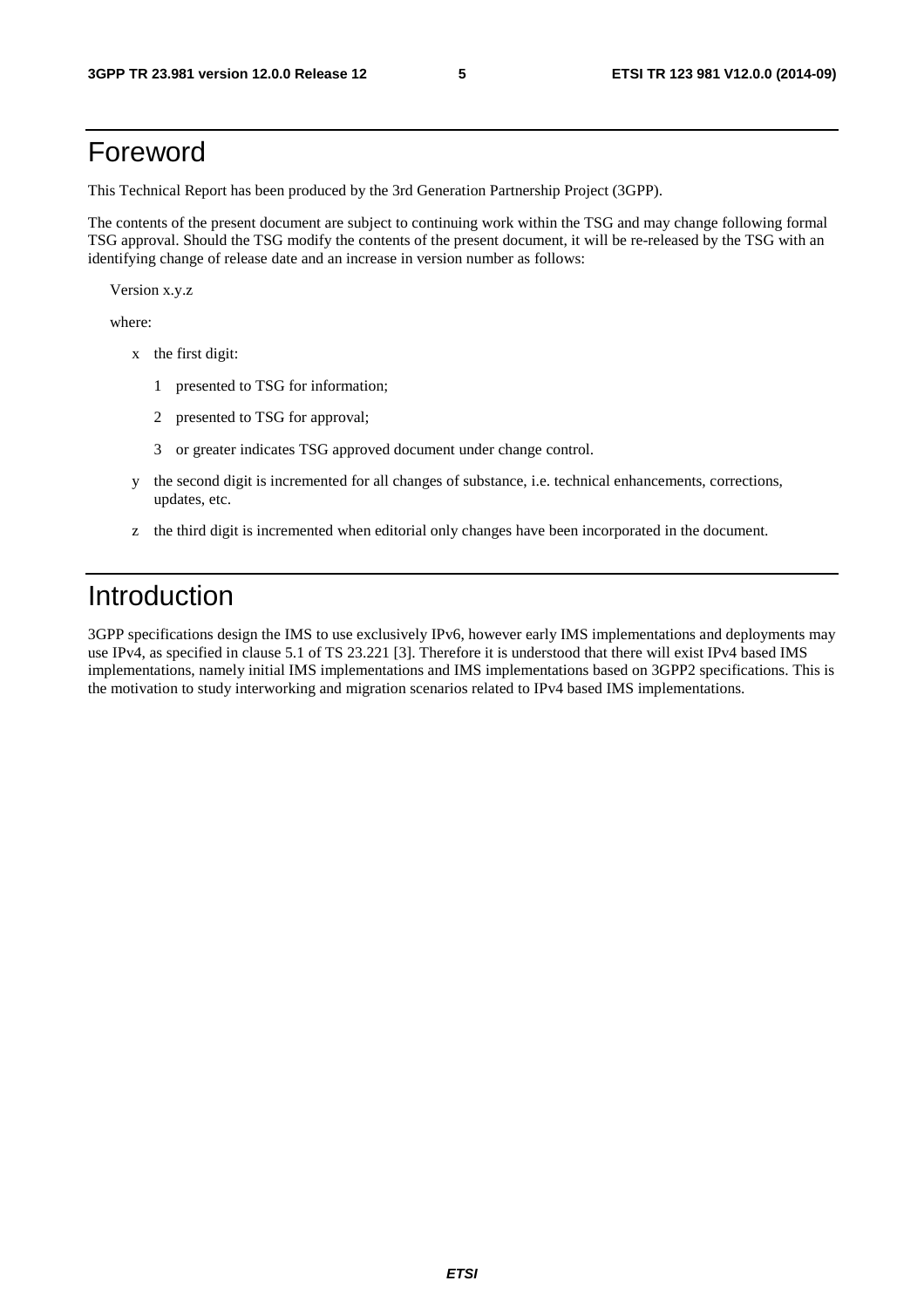## 1 Scope

The present document studies study interworking and migration scenarios related to IPv4 based IMS implementations. The study provides guidelines for operators and vendors on interworking aspects of IPv4 based IMS implementations, and provides guidelines on migrating to 3GPP IMS using IPv6.

## 2 References

The following documents contain provisions which, through reference in this text, constitute provisions of the present document.

- References are either specific (identified by date of publication, edition number, version number, etc.) or non-specific.
- For a specific reference, subsequent revisions do not apply.
- For a non-specific reference, the latest version applies. In the case of a reference to a 3GPP document (including a GSM document), a non-specific reference implicitly refers to the latest version of that document *in the same Release as the present document*.
- [1] Void.
- [2] 3GPP TS 21.905: "Vocabulary for 3GPP Specifications".
- [3] 3GPP TS 23.221: "Architectural Requirements".
- [4] 3GPP TS 23.228: "IP Multimedia (IM) Subsystem Stage 2".
- [5] 3GPP TS 23.141: "Presence Service; Architecture and Functional Description".
- [6] 3GPP TS 23.060: "General Packet Radio Service (GPRS); Service description; Stage 2".
- [7] 3GPP TS 33.203: "3G security; Access security for IP-based services".
- [7a] 3GPP TS 23.002: "Network Architecture".
- [8] draft-ietf-ngtrans-isatap-21.txt (April 2004): "Intra-Site Automatic Tunnel Addressing Protocol (ISATAP)", work in progress.

Editor's note: The above document cannot be formally referenced until it is published as an RFC.

- [9] 3GPP TS 24.008: "Mobile radio interface Layer 3 specification; Core network protocols; Stage 3".
- [10] RFC 2373: "IP Version 6 Addressing Architecture".
- [11] OMA Device Management 1.1.2.
- [12] OMA Client Provisioning 1.1.
- [13] 3GPP TS 24.167: "3GPP IMS Management Objects (MO); Stage 3".
- [14] 3GPP TS 27.060: "Mobile Station (MS) supporting Packet Switched Services".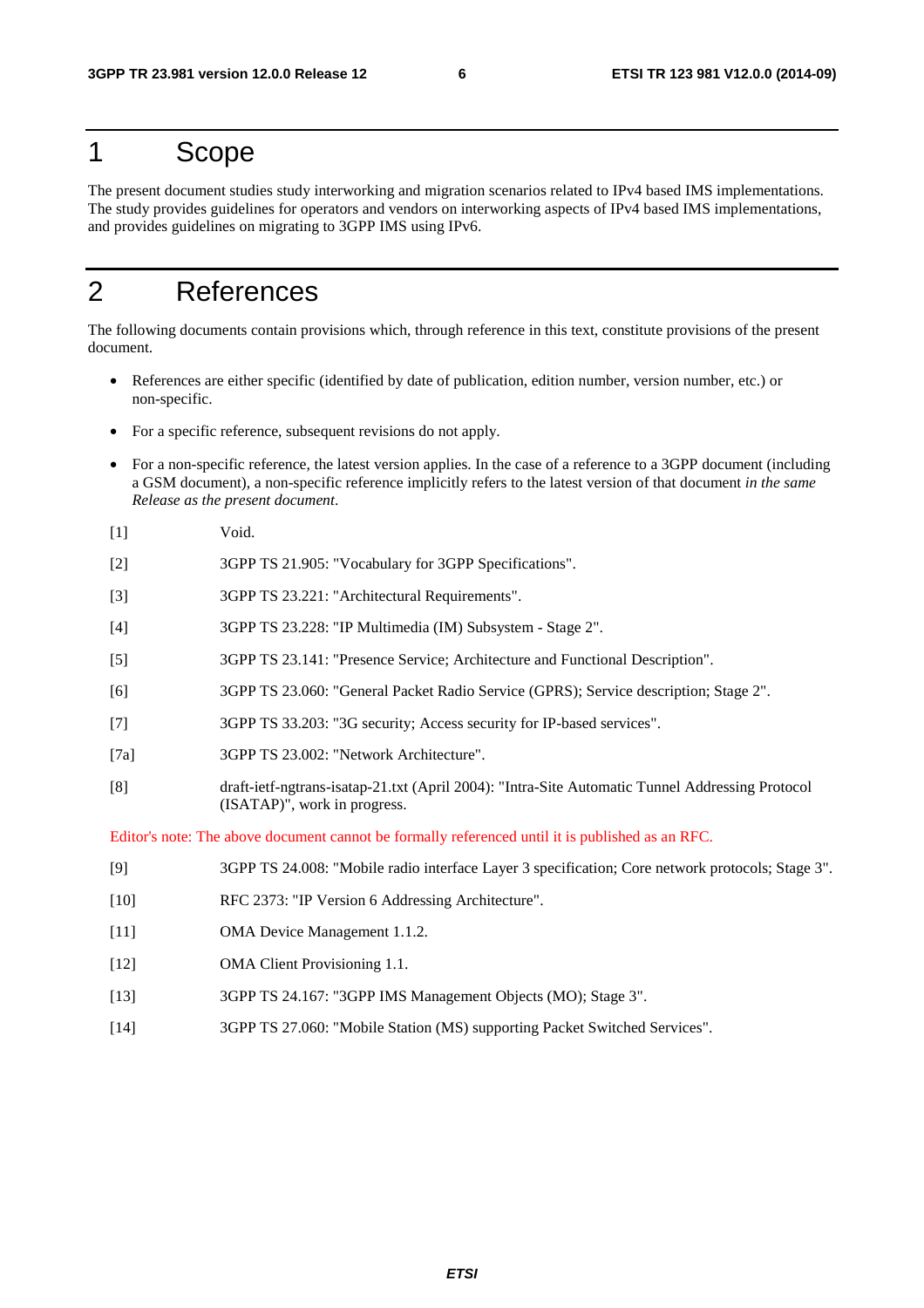## 3 Definitions, symbols and abbreviations

## 3.1 Definitions

For the purposes of the present document, the terms and definitions given in TS 21.905 [2] and the following apply.

**Dual stack IM CN subsystem:** For the purpose of this technical report, a dual stack IM CN subsystem is an IM CN subsystem implementation in which all network entities support IPv4 and IPv6 for IMS communication. It is an IM CN subsystem implementation that supports both IPv6 as per 3GPP Release 5 or later standards, and an IPv4 IM CN subsystem.

**IPv4 based IM CN subsystem implementation, IPv4 IM CN subsystem**: For the purpose of this technical report, an IPv4 based IM CN subsystem implementation (or short: IPv4 IM CN subsystem) means an IM CN subsystem implementation, which is based on 3GPP Release 5 or later standards, but uses IPv4 rather than IPv6.

**IPv4 based UE implementation, IPv4 UE**: For the purpose of this technical report, an IPv4 based UE implementation (or short: IPv4 UE) means a UE implementation, which is based on 3GPP Release 5 or later IMS standards, but uses IPv4 rather than IPv6 to access an IM CN subsystem.

**IPv6 based IM CN subsystem implementation, IPv6 IM CN subsystem**: For the purpose of this technical report, an IPv6 based IM CN subsystem implementation (or short: IPv6 IM CN subsystem) means the IM CN subsystem implementation according to 3GPP Release 5 or later standards that uses IPv6.

**IPv6 UE**: For the purpose of this technical report, an IPv6 UE means a UE implementation, which is based on 3GPP Release 5 or later IMS standards and uses only IPv6 to access IM CN subsystem even though the IP stack in the UE as such may be a dual IPv4 and IPv6 stack.

**IMS dual stack UE**: For the purpose of this technical report, an IMS dual stack UE means a UE implementation, which is based on 3GPP Release 5 or later IMS standards, but in addition to IPv6 can use IPv4 to access an IPv4 IM CN subsystem.

## 3.2 Symbols

For the purposes of the present document, the following symbols apply:

| Gi        | Reference point between GPRS and a packet data network. |
|-----------|---------------------------------------------------------|
| <b>Gm</b> | Reference Point between a UE and a P-CSCF.              |
| <b>Gn</b> | Interface between two GSNs within the same PLMN.        |
| Mb        | Reference point to network services.                    |

## 3.3 Abbreviations

For the purposes of the present document, the following abbreviations apply:

| ALG           | <b>Application Level Gateway</b>           |
|---------------|--------------------------------------------|
| CN            | Core Network                               |
| <b>CSCF</b>   | <b>Call/Session Control Function</b>       |
| <b>DHCP</b>   | <b>Dynamic Host Configuration Protocol</b> |
| <b>DNS</b>    | Domain Name System                         |
| <b>GGSN</b>   | Gateway GPRS Support Node                  |
| <b>GPRS</b>   | General Packet Radio Service               |
| <b>GSN</b>    | <b>GPRS</b> Support Note                   |
| <b>I-CSCF</b> | <b>Interrogating CSCF</b>                  |
| <b>IM</b>     | IP Multimedia                              |
| <b>IMS</b>    | IP Multimedia Subsystem                    |
| <b>IM-MGW</b> | IP Multimedia – Media GateWay              |
| <b>IP</b>     | Internet Protocol                          |
| <b>IPSec</b>  | IP Security protocol                       |
| <b>MRFP</b>   | Multimedia Resource Function Processor     |
| <b>NAT</b>    | <b>Network Address Translation</b>         |
|               |                                            |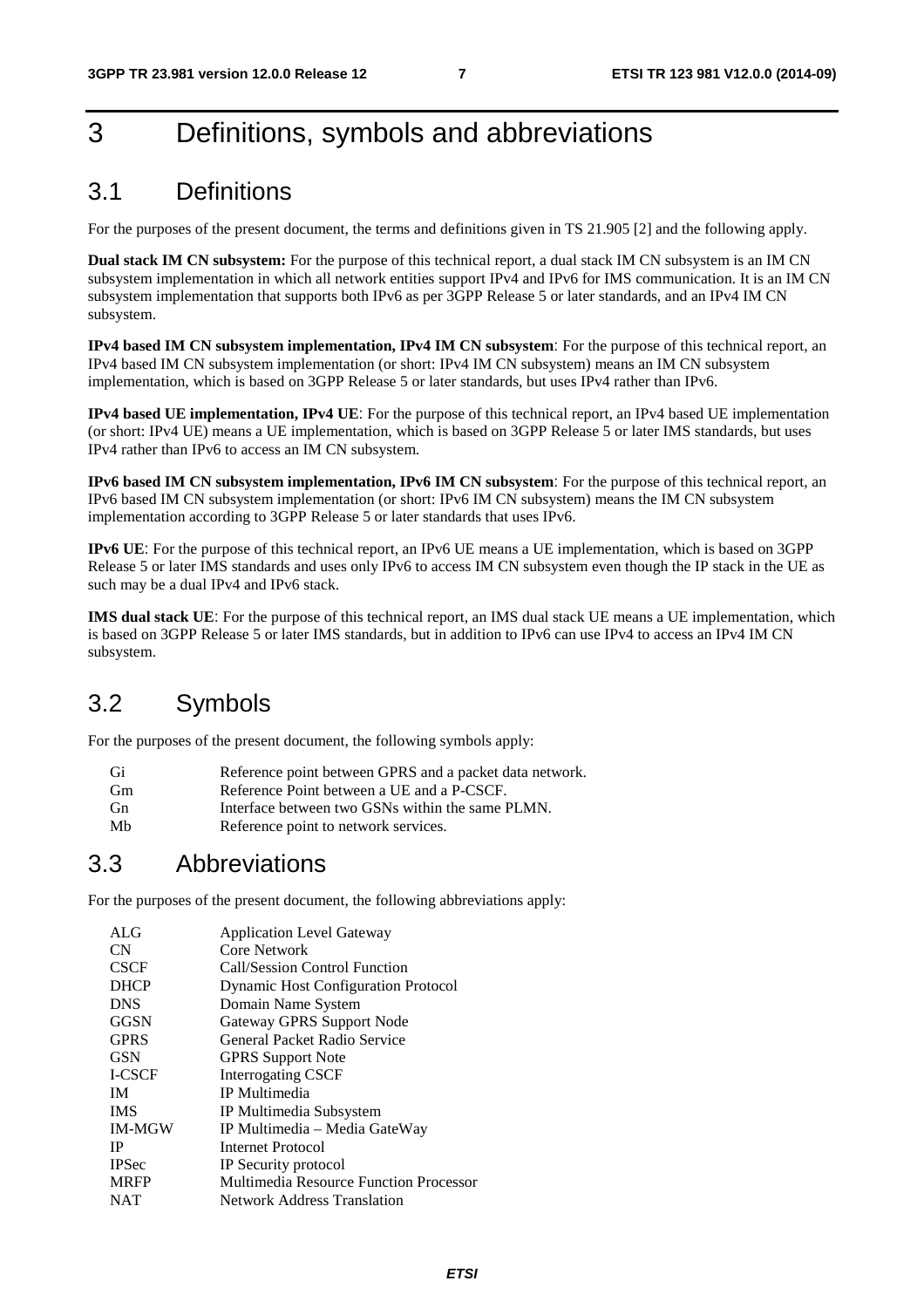| $NA(P)T-PT$ | Network Address (Port-Multiplexing) Translation-Protocol Translation |
|-------------|----------------------------------------------------------------------|
| <b>OMA</b>  | Open Mobile Alliance                                                 |
| <b>OTA</b>  | Over the Air Activation                                              |
| <b>PCO</b>  | <b>Protocol Configuration Options</b>                                |
| P-CSCF      | Proxy-CSCF                                                           |
| <b>PDP</b>  | Packet Data Protocol                                                 |
| QoS         | <b>Quality of Service</b>                                            |
| S-CSCF      | Serving-CSCF                                                         |
| <b>SGSN</b> | Serving GPRS Support Node                                            |
| <b>SIP</b>  | <b>Session Initiation Protocol</b>                                   |
| <b>SMS</b>  | <b>Short Message Service</b>                                         |
| <b>TrGW</b> | <b>Transition Gateway</b>                                            |
| UE          | User Equipment                                                       |
|             |                                                                      |

## 4 Architectural Requirements

## 4.1 General

An IMS dual stack UE shall be able to determine whether to use IPv4 or IPv6 when accessing the IMS.

A dual stack IMS shall be able to determine whether to use IPv4 or IPv6.

IMS security shall be possible for both IPv4 and IPv6 IMS networks and UEs accessing these networks.

SIP Compression shall be possible for both IPv4 and IPv6 IMS networks and UEs accessing these networks.

P-CSCF discovery mechanisms shall be possible for both IPv4 and IPv6 IMS networks and UEs accessing these networks.

An IPv4 IM CN Subsystem shall be able to interwork with an IPv4 IM CN Subsystem.

An IPv4 IM CN Subsystem shall be able to interwork with an IPv6 IM CN Subsystem.

A dual stack IM CN Subsystem shall be able to interwork with an IPv4 IM CN Subsystem.

A dual stack IM CN Subsystem shall be able to interwork with an IPv6 IM CN Subsystem.

A dual stack IM CN Subsystem shall be able to interwork with a dual stack IM CN Subsystem.

A dual stack IM CN Subsystem may support IPv4 UEs.

An IPv4 IM CN Subsystem and a dual stack IM CN Subsystem may support IPv4 private addressing – i.e. the IMS elements shall support the case in which both the IMS network and the user are within (the same) IPv4 private address domain.

The mechanisms described in this TR shall not limit the flexibility with respect to APN usage for IMS.

It is desirable to avoid media tromboning e.g. in case a call traverses a NAT and then is routed back into the same network.

## 4.2 Operational aspects for GPRS system

### 4.2.1 Support of PDP type IPv6

If GPRS Roaming is used, i.e. the GGSN and P-CSCF are in the home network, then the support of IMS using IPv6 requires the support of PDP contexts of PDP type IPv6 in both the visited and the home network.

Clause 5.2.2.3 discusses a possible work-around for the case where this requirement is not met because the visited network does not support PDP type IPv6.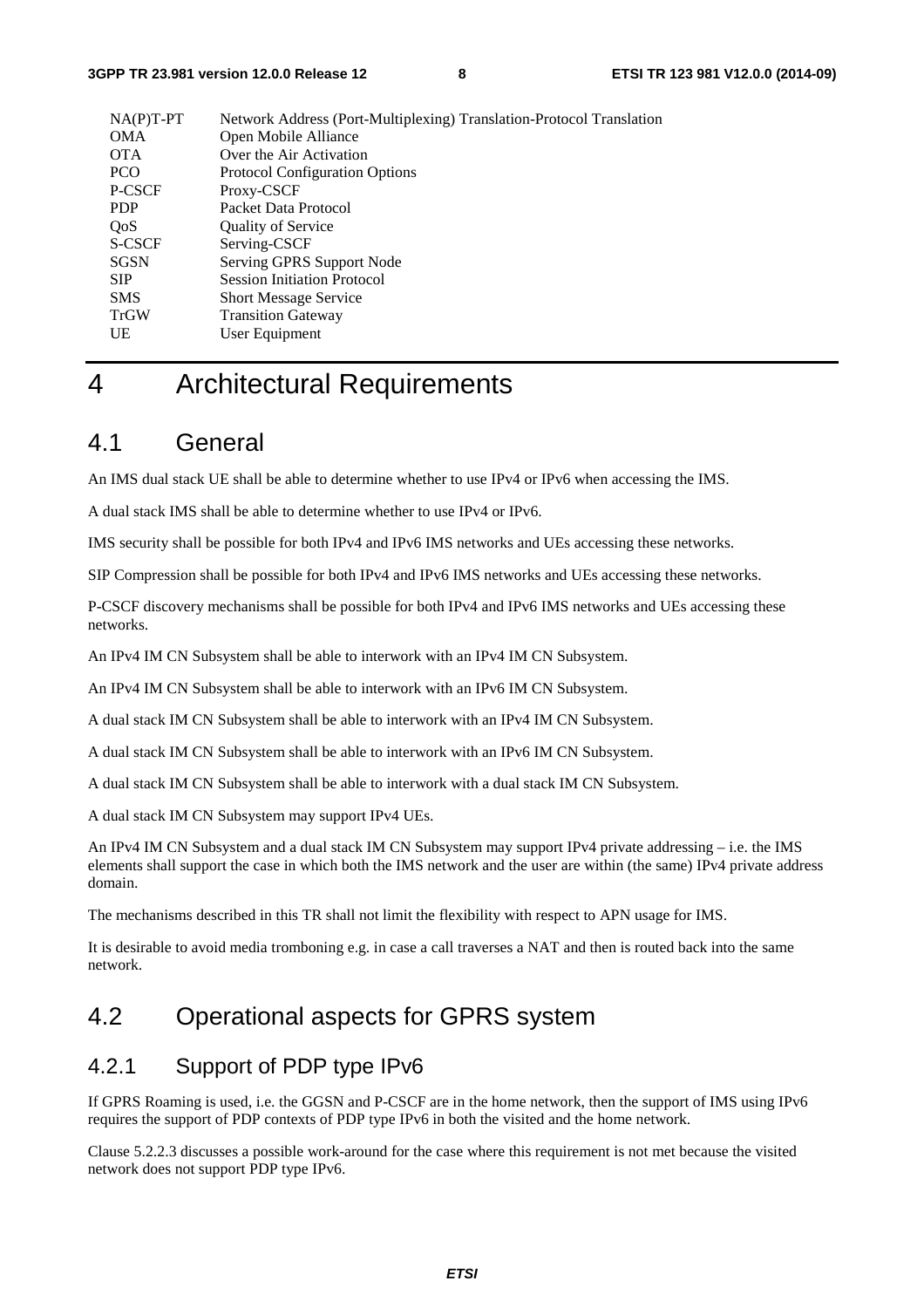### 4.2.2 GPRS network/nodes

Current deployed GPRS systems are known to be IPv4 only. For early IMS deployment using IPv4, it is expected that GPRS systems as early as Release 1999 would be used and it should be possible to run early IPv4 IMS system without requiring upgrades to GPRS and its support system (i.e. DNS, Gi reference etc.). In order to achieve this, certain assumptions must be made on the deployed networks and also some guidelines must be provided on expected impacts on GPRS system to move towards IPv6 IMS deployment.

Levels of migration and interworking aspects are described below:

- The working principle in this TR is that the deployment of IPv6 networks interworking with IPv4 networks on the application layer does not impose any new requirements on the transport layer;
- The most efficient and transparent way of supporting access to IPv6 services over GPRS is to ensure that GGSN is dual stack;
- It is expected that connection scenarios with a change of PDP Type between SGSN and GGSN are not practical deployment cases and as such are not even considered as part of the scenarios analysis as shown in Annex A.
- NOTE 1: A proper SGSN and GGSN configuration and deployment with IPv6 only support is not in any way restricted when considering IPv6 only service environment.
- NOTE 2: When dual stack SGSN/GGSN nodes are considered, the mechanism to interconnect using IPv4, IPv6 or both IP version are dependent on the operator"s interconnect agreement and deployment.

## 5 Architectural concept

## 5.1 General

In order to provide support of early deployment of IPv4 IM CN subsystem, the implications on the terminals, GPRS system, the IM CN subsystem must be considered in the context of the functions provided by IPv6 IMS CN subsystem developed in 3GPP Release 5 and onwards.

In addition, migration towards an IPv6 IM CN subsystem and co-existence of both IPv4 and IPv6 IM CN subsystem and thus interworking among these systems must also be considered using already available mechanism that may/will be used for early deployment scenarios. An IPv4 based IM CN subsystem implementation may need to support interworking with an IPv6 based 3GPP IM CN subsystem.

The 3GPP scope of early IMS implementations using IPv4 shall be primarily focused on considerations regarding the UE-network interface.

For IPv4 based IMS implementations the Mb reference point needs to provide access to IPv4 network services in addition to or instead of IPv6 network services. The relationship to Gi and other aspects of the Mb reference point, as defined in TS 23.002 [7a], remain unchanged.

The following procedures shall be checked for possible impacts regarding the usage of IPv4:

- P-CSCF discovery; It is important to select one single P-CSCF discovery for early IPv4 IMS deployments to make interoperability easier.
- Access security (authentication and integrity protection);
- SIP Compression;
- Service Based Local Policy.

Aside from the P-CSCF address passed as part of the P-CSCF discovery, there are various other IMS entity addresses that are included in the IMS signalling methods. Addresses may be contained in route headers and may be passed in other headers such as to identify the appropriate on-line or off-line charging entities. It is necessary to verify that both IPv4 and IPv6 addresses can be supported. This is necessary to assure that both can be accommodated during the interim as a network evolves from one version to the other such that a flash cut is not required.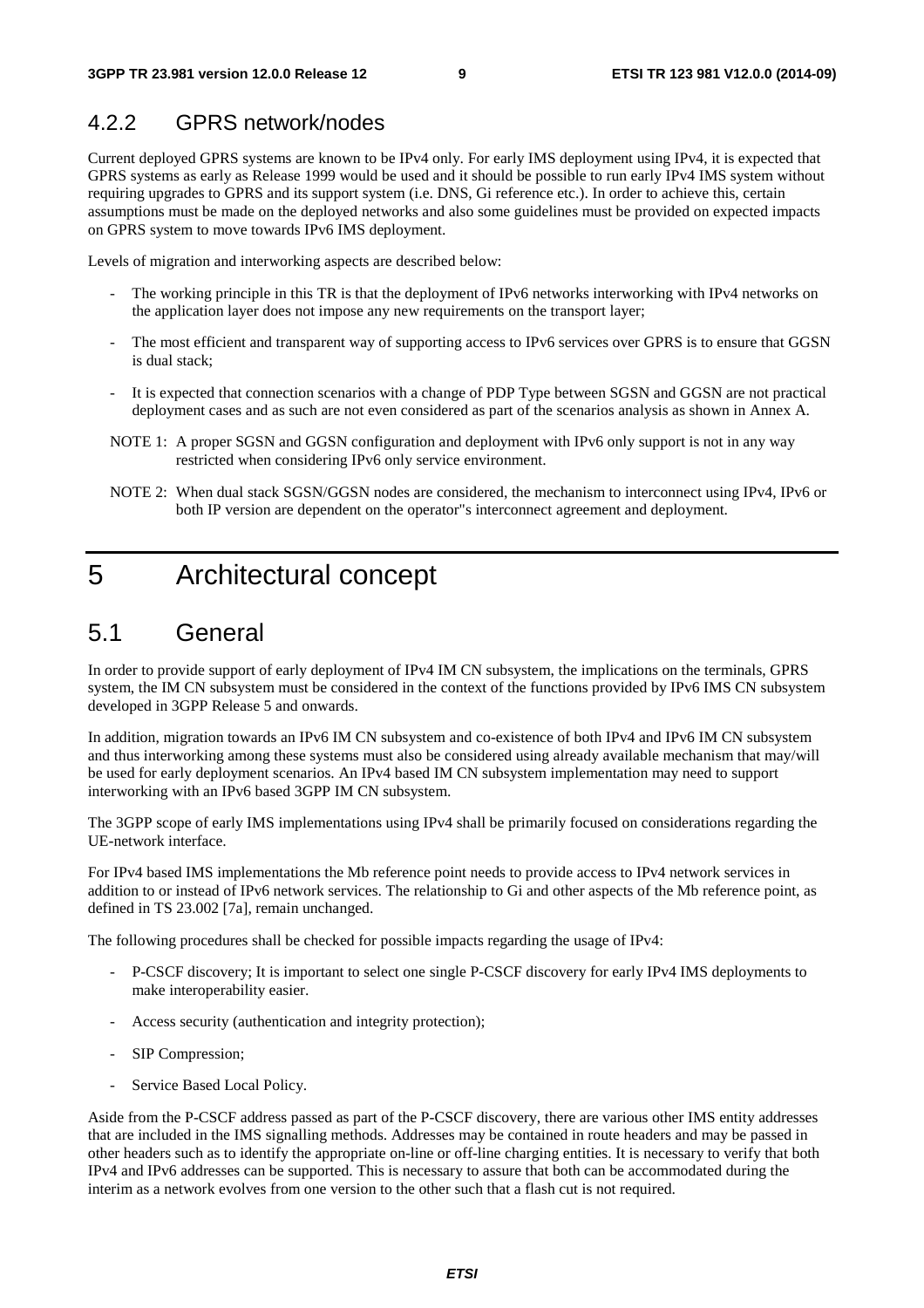## 5.2 UE access to IM CN subsystem

## 5.2.1 Obtaining IP address and P-CSCF discovery

Prior to communication with the IM CN subsystem, the UE:

- a) establishes a connection with the IP-CAN;
- b) obtains an IP address using either the standard IETF protocols (e.g., DHCP) or a protocol that is particular to the IP-CAN technology that the UE is utilising;
- c) acquires a P-CSCF address.

The existing P-CSCF discovery mechanism are either IPv6 specific or use Release 5 or later GPRS. For an IPv4 based IMS implementation, operators may need other mechanisms not currently defined as possible options in 3GPP IMS.

The following mechanisms need to be evaluated for P-CSCF discovery in IPv4:

a) the address of the P-CSCF can be requested by the UE and returned by the GGSN at PDP context establishment time. An IPv4 UE would need to obtain an IPv4 address as part of this exchange.

If the PDP context established is of PDP type IPv4, then the GGSN may provide an IPv4 P-CSCF address. This does not preclude scenarios, where the GGSN returns an IPv6 P-CSCF address at IPv4 PDP context establishment, e.g. for the support of tunnelling (see clause 5.3.4.3), or both IPv4 and IPv6 P-CSCF addresses. If the PDP type is IPv4 then it is recommended that the GGSN always return both IP versions, if it is capable, using the existing capabilities to send multiple P-CSCF addresses within the PCO IE.

According to TS 24.008 [9], the P-CSCF address in the PCO field is an IPv6 address. Thus there are at least two possible approaches: The first approach would be to avoid any changes to or deviations from TS 24.008 [9] and use the existing methods to transfer an IPv4 address as an IPv6 address ("IPv6 address with embedded IPv4 address", as defined in RFC 2373 [10]). In such a case, the use of 'IPv4 mapped addresses' as defined in RFC 2373 [10] is recommended.

The second approach would set the PCO field length to 4 and put the IP address in the content field. This would be a straightforward generalization of the specified method.

In a migration period with a dual stack network, it may be useful for an operator to provide a common P-CSCF discovery mechanism for both the early IPv4 only UEs and the IPv6 Release 5 (or later) UEs. In that case, the first approach using embedded addresses is recommended, as it does not require any changes to or deviations from TS 24.008.

- b) based on DHCP. Currently the specifications limit this to the IPv6 methods for DHCP. In order for this method to be used by an IPv4 UE, it needs to be identified how IPv4 DHCP is used to obtain the P-CSCF address. A solution that provides access independence would be that an IPv4 P-CSCF and IPv4 UE support configuration of the appropriate P-CSCF information via DHCPv4. In this solution, use of DHCP provides the UE with the fully qualified domain name of a P-CSCF and the address of a Domain Name Server (DNS) that is capable of resolving the P-CSCF name. When using DHCP/DNS procedure for P-CSCF discovery with IPv4 GPRS-access, the GGSN acts as DHCP Relay agent relaying DHCP messages between UE and the DHCP server. This is necessary to allow the UE to properly interoperate with the GGSN. This solution however requires that a UE supporting early IPv4 implementations would support DHCPv4.
- c) other mechanisms, such as SMS, OTA, OMA device management or other configuration schemes are already in use today by deployed UEs. Some of the provisioning mechanisms in use are vendor specific (such as preconfiguration mechanisms), but it is assumed that most of the early-deployed IPv4 UEs will support OMA specified provisioning mechanisms such as OMA Client Provisioning [12] and OMA Device Management (DM) [11]. It is recommended that provisioning parameters for IPv4 P-CSCF discovery be defined for OMA standardised provisioning mechanisms such as OMA DM [11]. The P-CSCF address provisioned is a FQDN as specified in TS 24.167 [13].

 Since the P-CSCF address is a FQDN, the UE shall to able request the address of a Domain Name Server for resolving the P-CSCF address. Therefore, it is necessary to allow the UE to request a DNS Server IPv4 address(es) by the Protocol Configuration Options IE when activating a PDP context. The DNS IPv4 address can be retrieved according to TS 27.060 [14].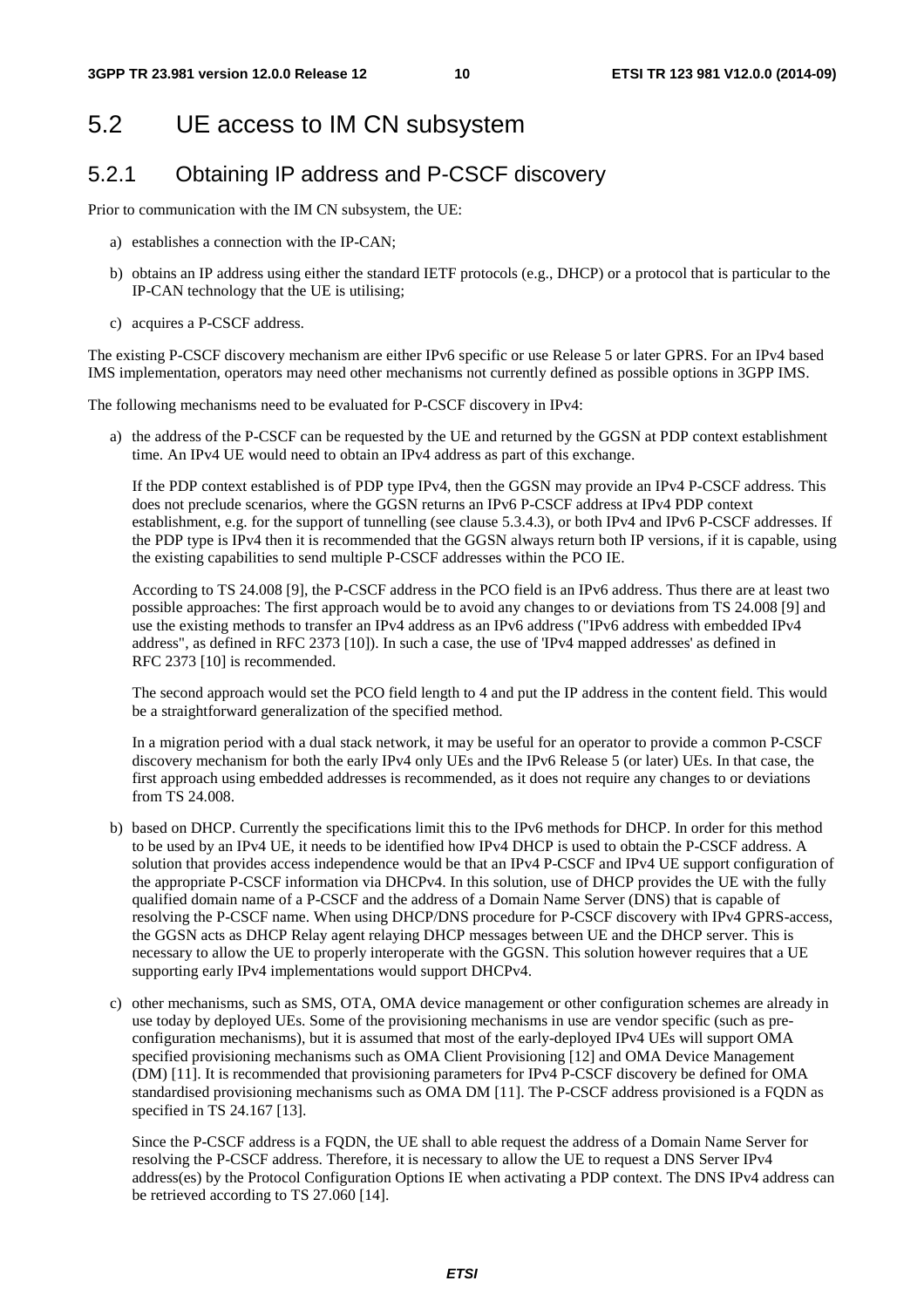The provisioning mechanism in c) does not require any support from the GPRS infrastructure and is thus expected to be used in early implementations from the beginning. The mechanism in a) may facilitate migration to one of the P-CSCF discovery mechanisms specified in TS 23.228 [4].

It is assumed that a UE, which has a pre-configured P-CSCF address, may try to use the mechanism in a) when activating the PDP context to be used for IMS signalling. If a P-CSCF address is received the UE would use the received address and otherwise the UE would try to connect to the pre-configured P-CSCF before using any other P-CSCF discovery mechanism.

### 5.2.2 Scenarios

#### 5.2.2.1 IMS dual Stack UE accessing an IM CN subsystem

An IMS dual stack UE may access an IM CN subsystem using IPv4 or IPv6 depending on the IP versions that the IM CN subsystem supports. The IM CN subsystem might then be IPv4 only, dual stack or IPv6 only.



**Figure 5-1: IMS dual Stack UE accessing an IM CN subsystem** 

From an IM CN subsystem perspective, the UE behaves like an IPv4 based UE implementation in this scenario.

The UE needs to determine whether to use IPv4 or IPv6. One possibility is that the UE is pre-configured to use IPv4 or IPv6 for IMS. If the UE is not pre-configured, one approach is that the UE first tries to establish a connection towards an IPv6 based IM CN subsystem; if it cannot gain IPv6 connectivity or cannot access an IPv6 based IM CN subsystem, then it should try to access an IPv4 IM CN subsystem. This way no delay is introduced when an IPv6 based 3GPP IM CN subsystem is in place.

It is important to specify a predictable dual-stack UE behaviour. The following behaviour is recommended:

- IMS dual stack UEs shall always try to initially activate an IPv6 PDP context for IMS communications. If this fails, the UE may try to activate an IPv4 PDP Context.
- In case the IMS dual stack UE has successfully activated an IPv6 PDP context for IMS communications, the UE shall use IPv6 to contact the P-CSCF whenever possible (i.e. whenever it has obtained an IPv6 address for a P-CSCF).

In general, it is recommended for IMS UEs that support IPv4-based connectivity to early IMS deployments to also support IPv6. This makes the migration to a full scale IPv6 IMS considerably easier.

When the UE is connected to IM CN subsystem using IPv4, the UE behaves like an IPv4 UE from IM CN subsystem perspective.

Even if the UE is a dual stack UE, the following needs to be considered:

- If the UE has registered with IPv4 private address, then NAT may be needed at the network borders if private addressing is used within the IMS network.
- If the UE has registered with IPv6, then the dual stack home network will use IPv6 for IMS communication towards the UE, even if it is part of a communication with an IPv4 network.

#### 5.2.2.2 IPv4 UE and IPv4 based IM CN subsystem Implementation

In this scenario an IPv4 UE accesses an IPv4 IM CN subsystem. Interworking and migration aspects applicable for this scenario can be derived from the scenario described in clause 5.2.2.1.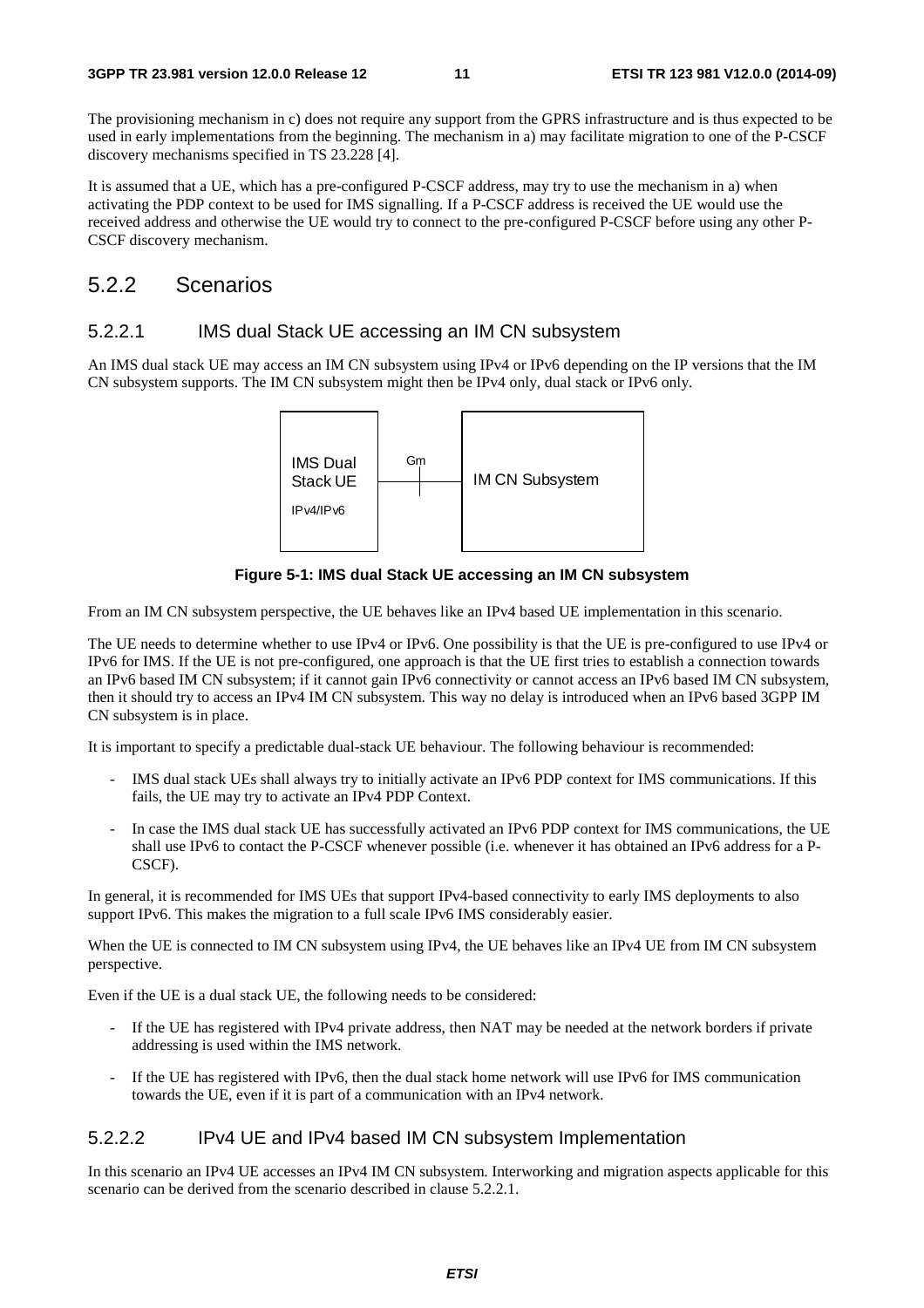#### 5.2.2.3 IPv4 UE and IPv6 based IM CN subsystem

In this scenario an IPv4 UE attempts to access an IPv6 IM CN subsystem. This scenario is can not be supported while maintaining the architecture principles in clause 5.2.1 and clause 5.2.3 below.

### 5.2.3 IP Versions in UE and P-CSCF

IMS security relies heavily on the security association between UE and P-CSCF: IPSec is used between P-CSCF and UE according to TS 33.203 [7] . Any intermediary node between UE and P-CSCF, which changes the IP messages exchanged, would create serious security problems and require significant changes to the IMS security architecture. Moreover, if SIP compression is used between P-CSCF and the UE, then SIP messages cannot be read or modified by intermediate nodes. In addition mechanisms for P-CSCF discovery would require modification if IP version interworking was applied between UE and P-CSCF.

Thus it is recommended and assumed in this TR that SIP communication between UE and P-CSCF either uses IPv4 or IPv6 without intermediaries changing the IP version.

### 5.2.4 IP Versions in SGSN and GGSN

#### 5.2.4.1 General

The IP version in the SGSN and GGSN nodes considered in this document relates to the IP version above the GTP level identified by the PDP type. The implications of the IP version above the GTP layer is also relevant over the Gi reference point, since this reference point determines the IP version connection towards the external/outside of GPRS networks. For example, in case of IMS, it is the Gm reference point between the UE and the P-CSCF through the GGSN over the Gi reference point and the IP version would be critical to be the same between the UE and the P-CSCF for smooth IMS services.

Gi reference point also ties the UE towards the APN used to access GPRS and the relevant IP version supported over this APN. For more details, see TS 23.060 [6] and clause 4.2.2.

The IP version can then be either IPv4 only, or IPv6 only at any instant when the UE is activating a PDP context. A dual stack SGSN/GGSN node supports both PDP types IPv4 and IPv6.

#### 5.2.4.2 Implications of not supporting IPv6 in SGSN

An inter-SGSN RAU may be rejected when using a PDP context with PDP type IPv6 due to the new SGSN does not support PDP type IPv6, or the new SGSN may accept the RAU but would then de-activate the PDP contexts it cannot support. If the behaviour above is followed and there are SGSNs in the roamed to PLMN that do not support PDP type IPv6, UEs accessing IMS from that PLMN may after a while end-up using PDP contexts of PDP type IPv4. That is, the communication towards IMS would be interrupted and the UE would have to re-register in IMS using an IPv4 address.

The UE would have to de-register from IMS and deactivate related PDP contexts before accessing IMS using a PDP context of PDP type IPv6 again, see clause 5.2.2.1 for an IMS dual-stack UE behaviour.

The move to PDP contexts of type IPv4 would be avoided if all SGSNs support PDP type IPv6.

The IMS communication interruption and re-registration with an IPv4 address in IMS could be avoided if the UE uses a tunnelling mechanism like ISATAP [8]. However, as the UE is not on its own aware of IPv6 support in SGSNs, it is not possible for the UE to make a decision when to use and when not to use tunnelling.

## 5.3 Interworking scenarios

### 5.3.1 Interworking architecture and NATs

#### 5.3.1.1 Interworking architecture

TS 23.228 [4], clause 5.38, defines an architecture for interworking between an IPv6 based 3GPP IM CN subsystem and IPv4 SIP networks. It uses the concept of IMS-ALG and NATs (TrGWs), based on the general concept of ALGs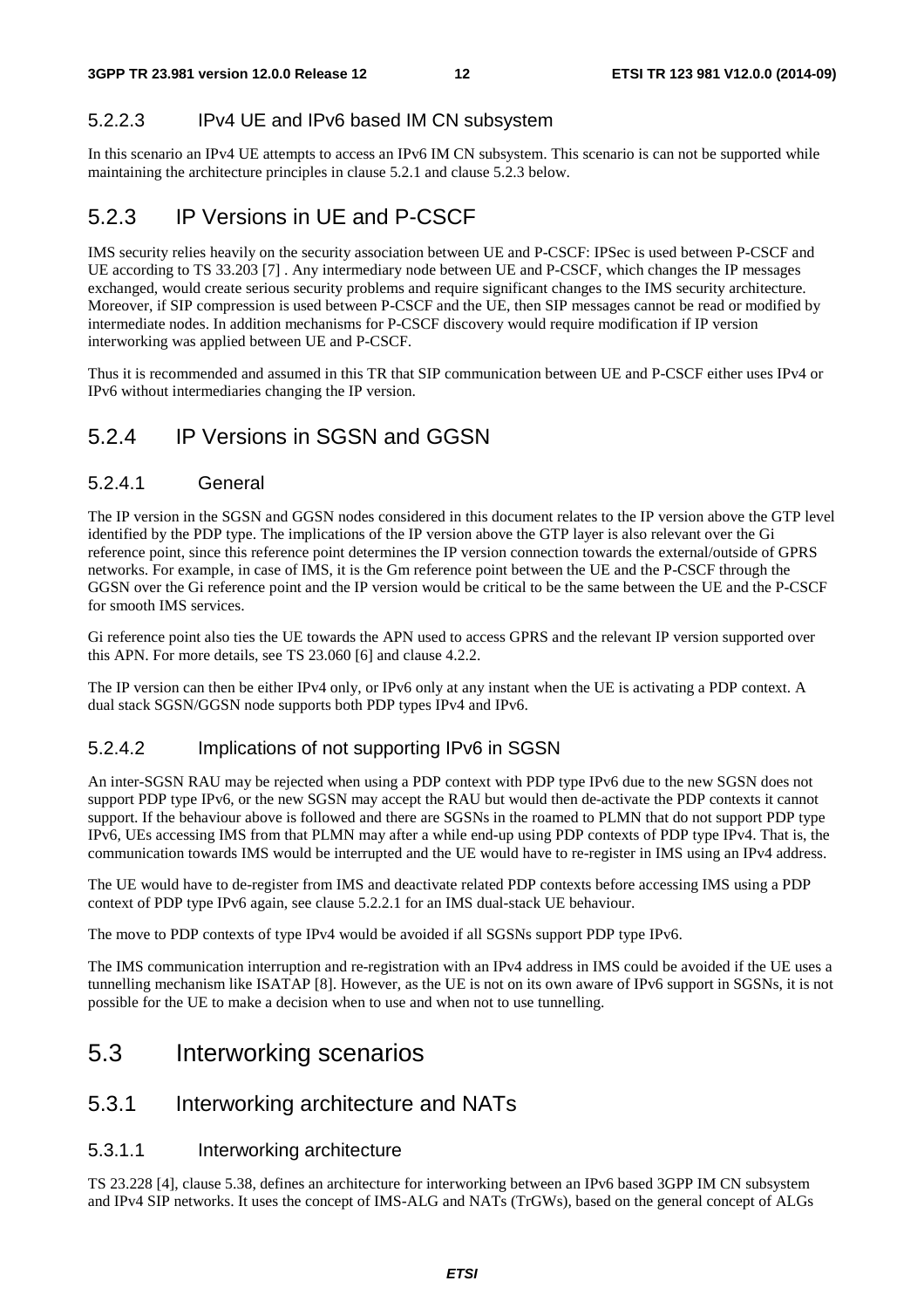and NA(P)T/NA(P)-PT: The IMS ALG is the necessary application level gateway, which is aware of SIP/SDP protocols, and the TrGW is a NA(P)T-PT, which provides the translation function.. An IPv4 based IM CN subsystem is a particular example for an IPv4 SIP network, and thus the interworking architecture may be applied. These mechanisms defined in TS 23.228 [4] are also applicable when an IPv4 IM CN subsystem migrates to IPv6, and needs to interwork with other IPv4 IM CN subsystems or IPv4 SIP networks.

#### 5.3.1.2 NATs

In general, address translation mechanisms have been available for Internet applications for some time now. The disadvantages of such NAT- and ALG-based mechanisms have also been identified a long time ago:

- NAT breaks the end-to-end model of IP;
- Coordination between the ALG processing the signalling and the NAT processing the media stream IP headers is needed;
- NAT is a single point of failure for ongoing connections. A session through a NAT must flow through the same NAT for the entire duration of the session. Thus, if a NAT fails, all its sessions will abruptly terminate.
- Scalability problems of NATs and ALGs.

While NATs (and ALGs) are expected to be used in the future, it can be concluded that their wide scale deployment in a carrier-grade IMS environment shall be avoided whenever possible.

### 5.3.2 Overview

The following scenarios are those that need to be considered for IMS interworking if it is assumed that there are both IPv6 and IPv4 IMS deployments. This list may not be exhaustive of the possible deployments. The scenarios in the following clauses are divided into the following categories:

- 1. IMS interworking non-roaming scenarios, see clause 5.3.3;
- 2. IMS interworking roaming scenarios, see clause A.1.1;
- 3. GPRS access scenarios, see clause 5.3.4;
- 4. IMS interworking interconnect and end-to-end scenarios, see clause 5.3.5 and A.2.

In all cases it will be necessary to consider the IP version supported by the UE. Particularly, as networks migrate from IPv4 to IPv6, there may exist IPv4 only terminals attempting to access IMS in networks supporting IPv6.

In considering scenarios, it is necessary to take into account the use of private addressing and the use of NAT at the edge of IPv4 networks and the implications for protocols with embedded IPv4 addresses.

Depending on the scenarios, the term NAT in the description and in the figures of this report can also imply a NA(P)T/NA(P)-PT and SIP/SDP aware ALG as defined in the interworking architecture, see clause 5.3.1.1. For example in scenario 5.3.2.2.1, "Non-roaming - IPv4 IM CN subsystem with IPv6 IM CN subsystem", communication is only possible via NA(P)T/NA(P)-PT if the other end point is IPv6 only.

It is assumed that the NATs are SIP/SDP aware.

Interconnect networks are assumed to support IPv4, or both IPv4 and IPv6.

The main architecture principle assumed for the GPRS system is the use of GGSN in the home network when early deployment and possible migration scenarios of IPv4 based IMS implementation is considered.

In the scenarios in this clause 5.3 and in annex A, the IP version mentioned refers to the IP version used for IMS communication. From the GPRS perspective this is the PDP type used. The PDP type is the IP version used inside the GTP tunnel on top of GTP. For example, an IPv6 IMS may run in a network where transport on Gn (on the IP layer below GTP) uses IPv4. See TS 23.060 [6] for details.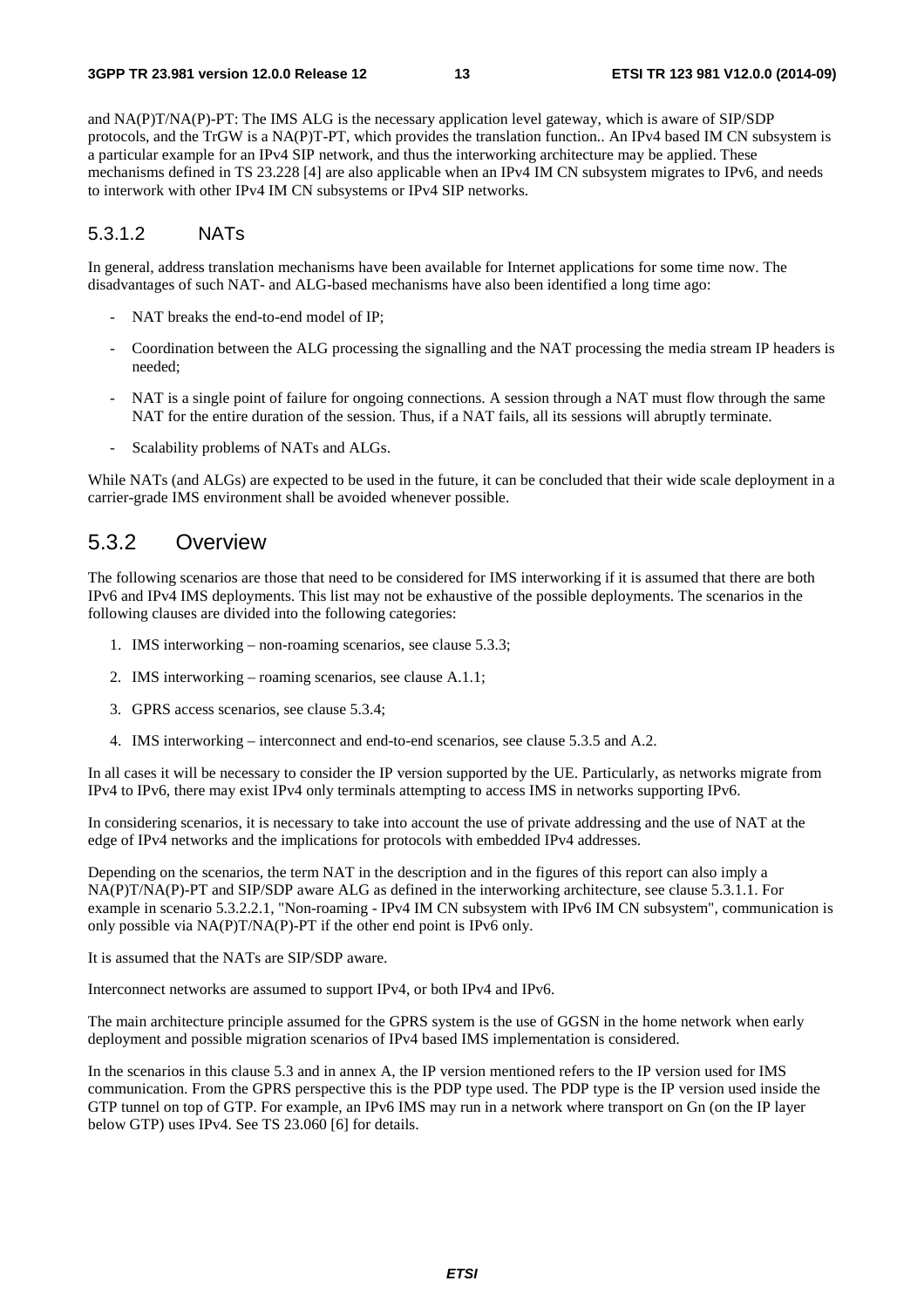### 5.3.3 Non-roaming access to IMS scenarios

In this section the scenarios cover aspects where the IM CN subsystem belongs to one IMS operator"s domain, i.e. the UE is connected to Home IMS network.

#### 5.3.3.1 Non-roaming - IPv4 IM CN subsystem

An IPv4 UE or IMS dual stack UE is connected to an IPv4 IM CN subsystem. The UE may originate or receive incoming sessions. A NAT might be used to connect to the other networks.



**Figure 5-2: Non-roaming IPv4 IM CN subsystem** 

In this scenario

- clause 5.2.2.1 applies to the dual stack UE accessing the IPv4 IM CN subsystem;
- clause 5.2.2.2 applies to the IPv4 UE accessing the IPv4 IM CN subsystem.

#### 5.3.3.2 Non-roaming dual stack IM CN subsystem

An IPv4 UE, an IMS dual stack UE or an IPv6 UE can be connected to a dual stack IM CN subsystem. The UE may originate or terminate sessions. The dual stack IMS uses IPv4 or IPv6 depending on the UE capability and the network interconnection.



**Figure 5-3: Non-roaming dual Stack IM CN subsystem** 

In this scenario clause 5.2.2.1 and apply to the dual stack IMS UE accessing the dual stack IMS network.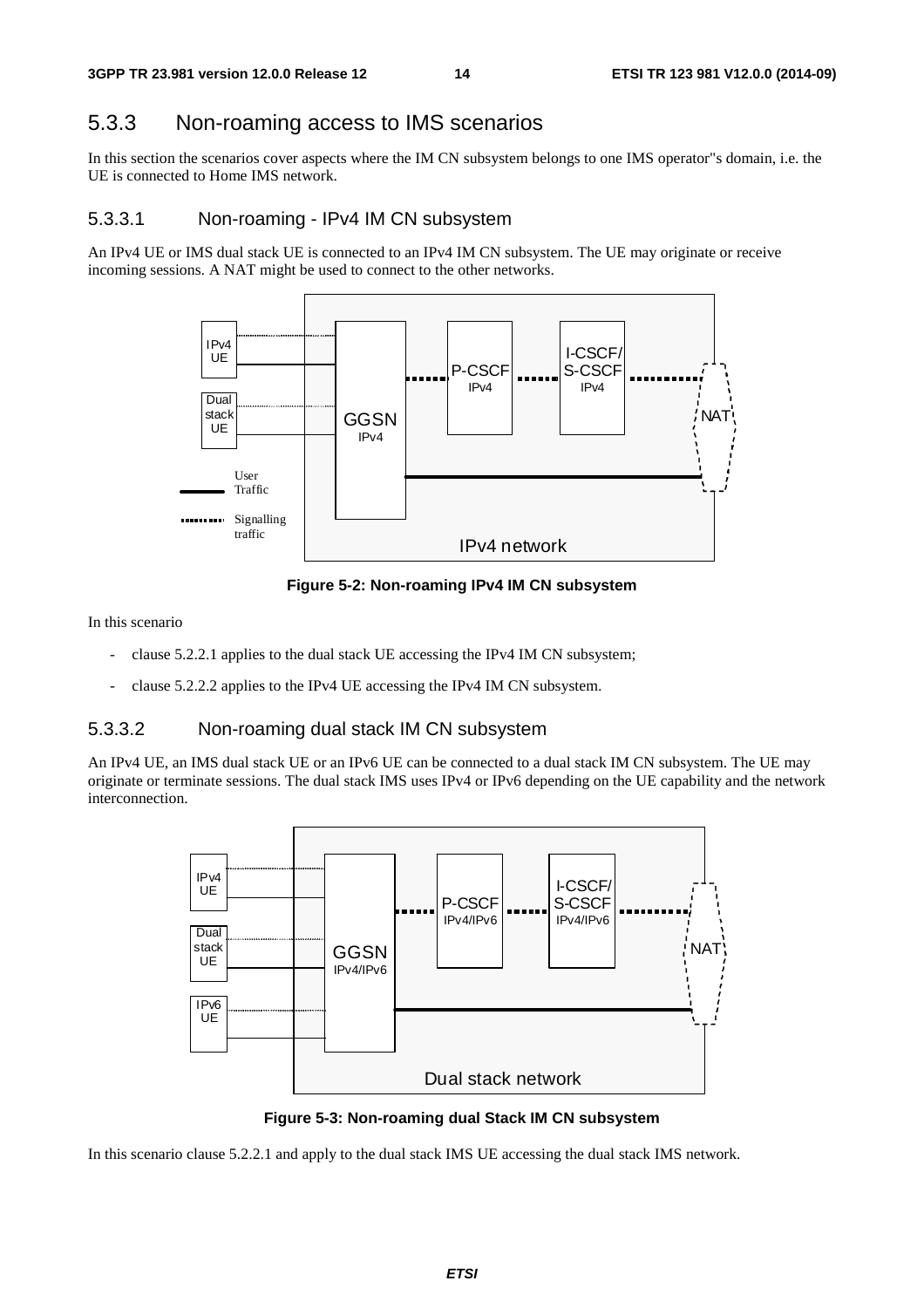#### 5.3.3.3 Non-roaming IPv6 IM CN subsystem

A dual stack UE or an IPv6 UE can be connected to an IPv6 IM CN subsystem. The UE may originate or terminate sessions.



**Figure 5-4: Non-roaming IPv6 IM CN subsystem** 

In this scenario clause 5.2.2.1 apply to the dual stack UE accessing the IPv6 IM CN subsystem.

### 5.3.4 GPRS access scenarios

#### 5.3.4.1 Non-roaming scenario, dual stack home network

In this scenario, the home network (GPRS and IMS) is dual stack and can support access to IPv4, IPv6 and dual stack UEs.



**Figure 5-5: GPRS roaming – dual stack visited network, dual stack home network** 

#### 5.3.4.2 Roaming – IPv4 visited network, dual stack home network

The UE and the SGSN are in the IPv4 visited network. The GGSN, P-CSCF, I-CSCF and S-CSCF are in the dual stack home network. The UE may be an IPv4 only UE or an IMS dual stack UE. Clause 5.2.2.1 applies to the dual stack UE accessing the visited and home network. The visited network does not support IPv6 PDP context.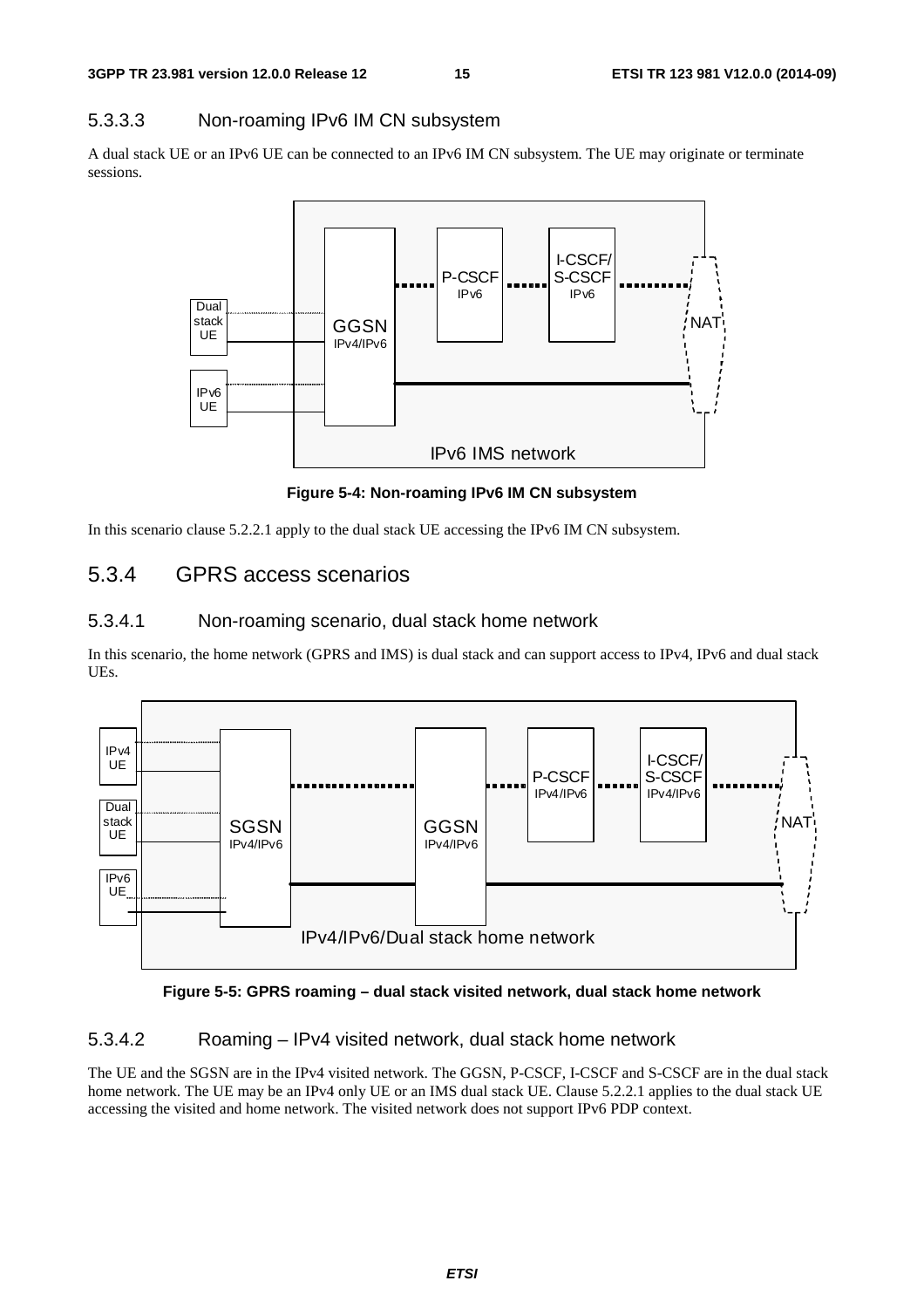

**Figure 5-6: GPRS roaming – IPv4 visited network, dual stack home network** 

Based on the considerations in clause 4.2.1 and 5.2.3, the UE and the P-CSCF cannot use IPv6 for IMS communication, even if both are IPv6 capable. However, in this scenario the UE can fall back to IPv4, if the UE is dual-stack. In this case similar considerations like in clause 5.2.2.1 apply: one approach is that the UE would initially attempt to establish an IPv6 context to its home GGSN and, if this fails, establish an IPv4 context and seek to establish an IPv4 IMS session.

#### 5.3.4.3 Roaming – IPv4 visited network, IPv6 IMS home network

The UE and the SGSN are in the IPv4 visited network. The GGSN, P-CSCF, I-CSCF and S-CSCF are in the IPv6 home network. The IMS home network is IPv6 only. The UE may be Ipv6 only or may be IMS dual stack UE. Clause 5.2.2.1 applies to the dual stack UE accessing the visited and home network.





In this scenario the requirement from clause 4.2 is not met.

This is an attractive IMS deployment scenario for operators as it does not rely on the support of any explicit IMS functionality in the visited network; however problems arise through the lack of IPv6 PDP context support in the visited network. As such, operators should wherever possible seek agreements with their roaming partners for the support of IPv6 contexts where IMS roaming is to be supported (this should be the long term objective).

In the event that an IPv6 context is not available in the visited network, the only alternative for the operator deploying an IPv6 only IM CN subsystem is to use a tunnelling method between the UE and home network in order to acquire an IPv6 address. When the UE is IPv6 only, it is assumed that the UE does not have the capability to use a tunnelling method between the UE and the home network to acquire an IPv6 address. Tunnelling of IPv6 packets over IPv4 from the UE to the IMS CN subsystem is a technically feasible, but there are various issues that would need to be addressed. There would be the need for an IPv4-IPv6 gateway acting as the tunnel end-point responsible for packing/unpacking the IPv6 packets. The UE would need to discover and address it. Also, the UE would need the ability to tunnel the packets. Further work would be needed on how the UE would address this entity, however existing IETF work (e.g.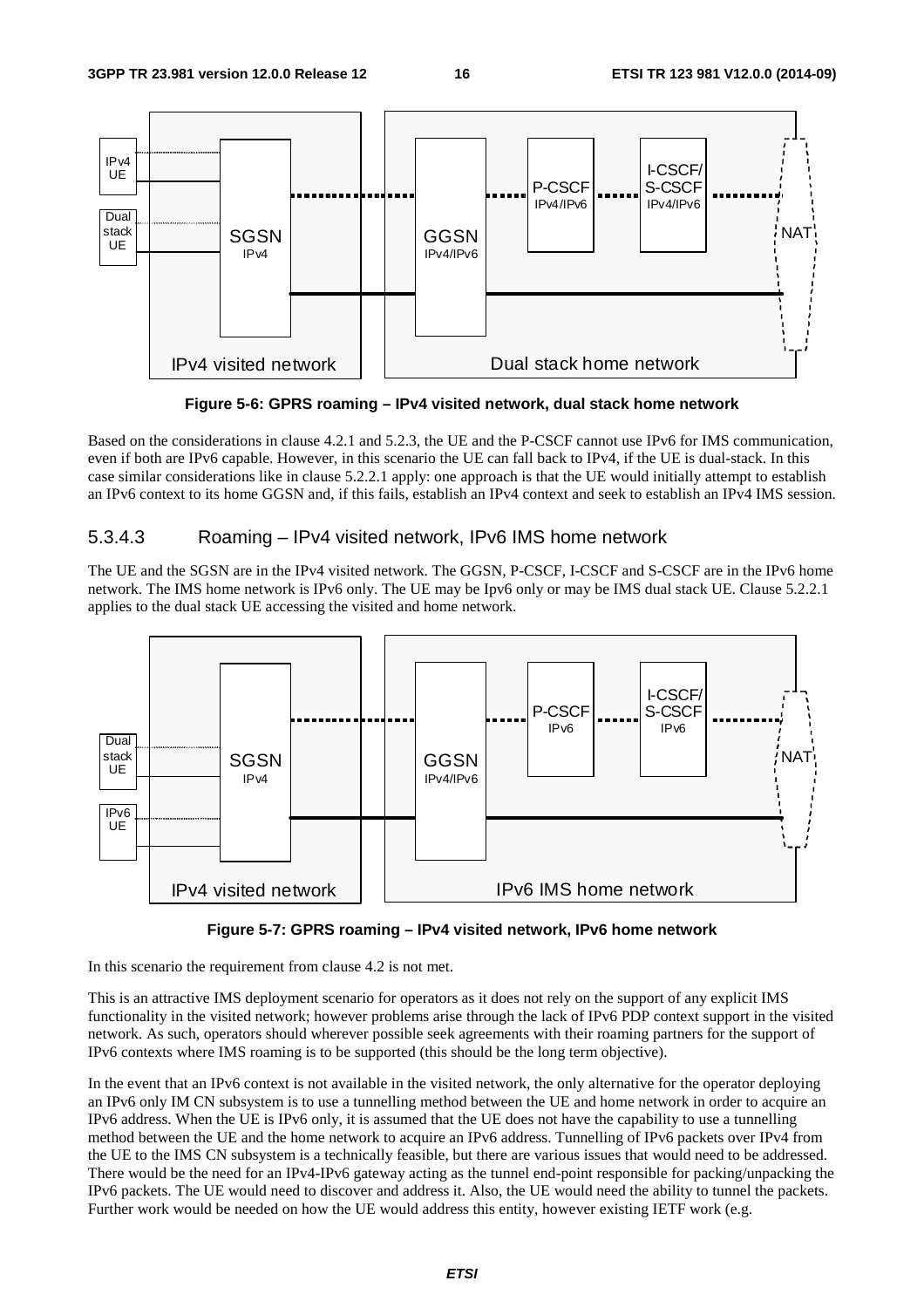ISATAP [8]) could be used. This implementation would require additional functionality in the UE compared to the minimum IPv6 functionality as stated in TS 23.221 [3] and an additional ISATAP router functionality in the network. Header compression using e.g. RFC 2507 is able to compress both the IPv4 and the IPv6 header. The SBLP mechanisms at the Go interface could not be used between an IPv4 GGSN and an IPv6 P-CSCF, i.e. this solution is not possible if SBLP over Go is required.

Similar considerations like in clause 5.2.2.1 apply: one approach is that the UE would initially attempt to establish an IPv6 context to its home GGSN and, if this fails, establish an IPv4 context and tunnel an IPv6 IMS session over IPv4.

It can be concluded that network operators, who introduce 3GPP IMS using IPv6, have a strong interest that their GPRS roaming partners provide support for PDP contexts of PDP type IPv6.

#### 5.3.4.4 Roaming – dual stack visited network, IPv4 GGSN and Dual stack IMS

In this scenario, the UE can access GPRS using IPv4 PDP type only since GGSN supports IPv4 only. That is, this scenario require the UE to use IPv4 or, using mechanism described in clause 5.3.4.3, the UE may acquire an IPv6 address from home network and use IPv6 IMS.



**Figure 5-8: Dual stack visited network, IPv4 GGSN** 

#### 5.3.4.5 Roaming – dual stack visited network, IPv6 home network

In this scenario, the UE can not access GPRS using IPv4 PDP type since GGSN supports IPv6 only. So, only IPv6 IMS access is possible in this scenario.



**Figure 5-9: Dual stack visited network, IPv6 GGSN**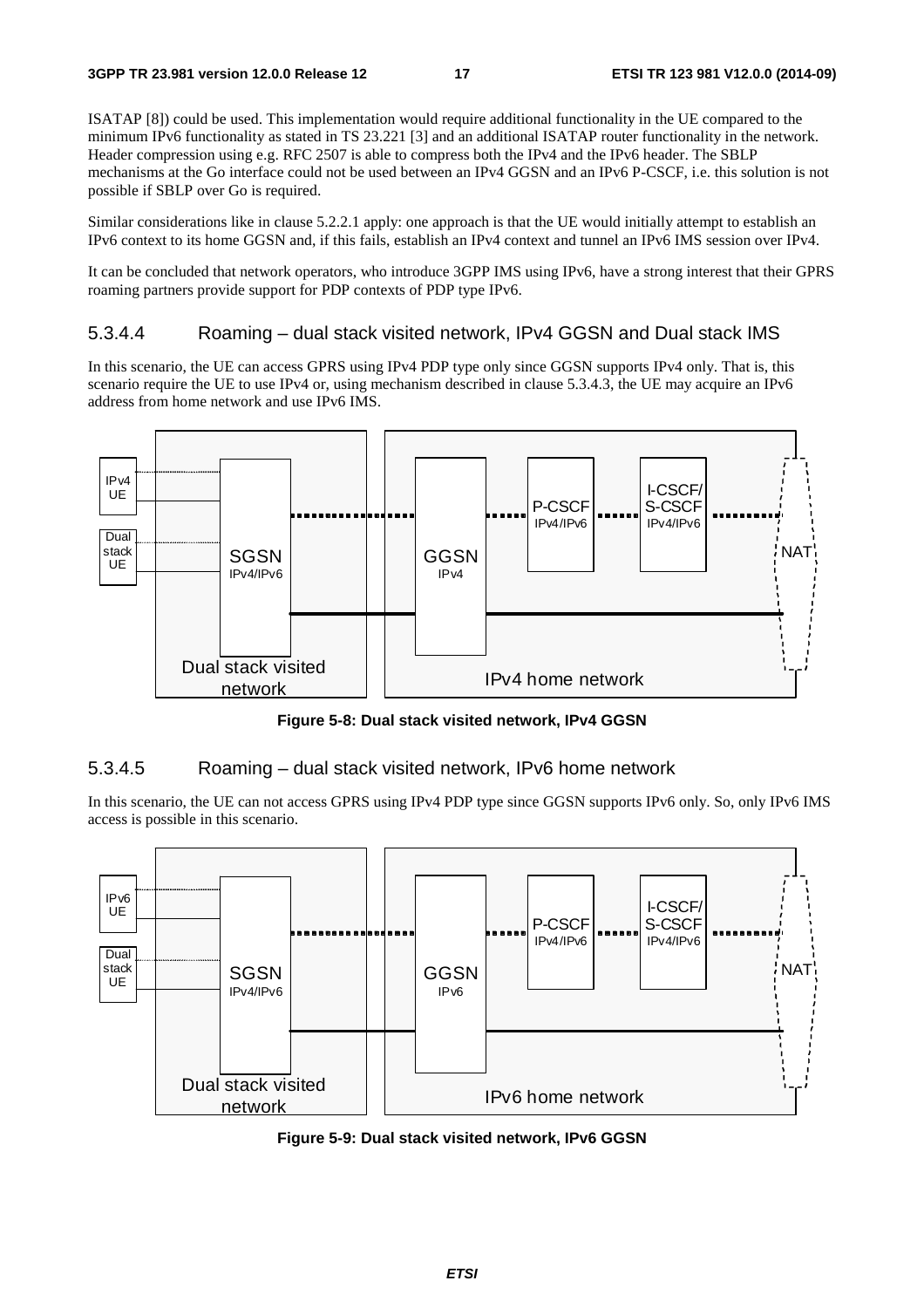## 5.3.5 Interconnection and end-to-end scenarios

### 5.3.5.1 Overall Scenario

Connecting different IMS access scenarios and then interconnecting to external IMS/SIP networks in order to support sessions between two end points define end-to-end scenarios. Some examples of the end-to-end scenarios are defined in the figure and table below. The assumption is that UE#1 initiate the sessions.



**Figure 5-11: Example of an end-to-end scenario** 

Figure 5-11 above is an illustration of the scenario 5 in the table below. X in the NAT column in the table below means that a NAT/ALG might be necessary and that depends on the IMS service. For some IMS services a NAT/ALG is not necessary as described in sub-clause 5.3.6.2. NAT#1 and NAT#2a are typically at the border of network#1 and the transit network(s). NAT#2b is somewhere between the S-CSCF and P-CSCF in the network#2.

Especially in the case when the networks use dual stacks there might be different alternatives what kind of IP version might be used in the transit network. The network#1 decides the IP version to use in the transit network based on the capability of the transit and network#2 and the policy defined between network#1 and network#2.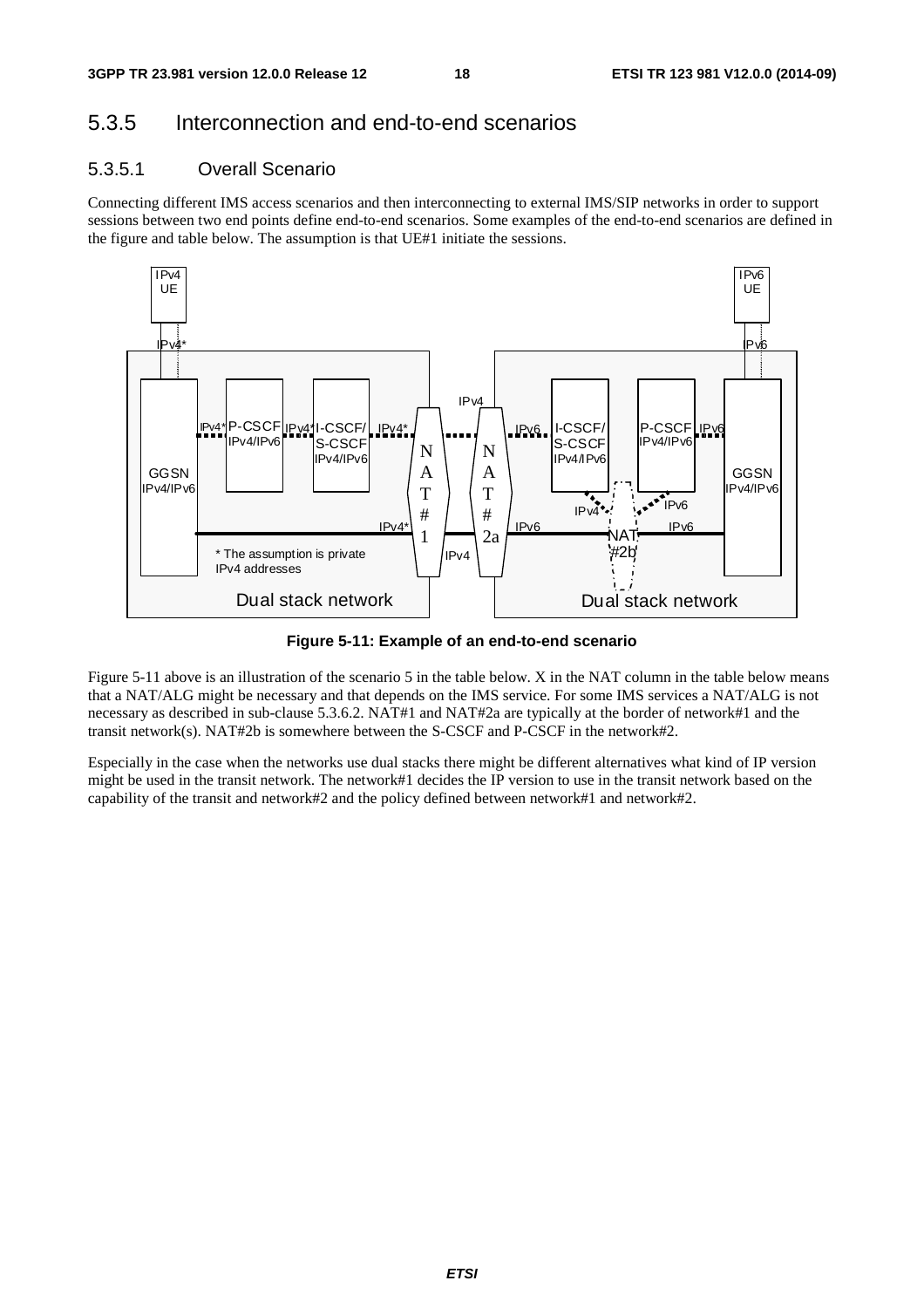| <b>Scenario</b>                                                                                                                                                                                                                   | <b>UE#1</b>                                                                                                                                                                                                            | Network#1             | <b>NAT#1</b>   | <b>Transit</b>   | NAT#2a                   | Network#2                      | NAT#2b | <b>UE#2</b>                    |
|-----------------------------------------------------------------------------------------------------------------------------------------------------------------------------------------------------------------------------------|------------------------------------------------------------------------------------------------------------------------------------------------------------------------------------------------------------------------|-----------------------|----------------|------------------|--------------------------|--------------------------------|--------|--------------------------------|
| 1                                                                                                                                                                                                                                 | IP <sub>v4</sub>                                                                                                                                                                                                       | 5.3.3.1,<br>IPv4 only | $\mathsf{x}$   | IPv4             |                          | 5.3.3.1                        |        | IPv4                           |
| $\overline{2}$                                                                                                                                                                                                                    | Dual<br>stack<br>(IPv4 in use)                                                                                                                                                                                         | 5.3.3.1               | X              | IPv4             | $\overline{a}$           | 5.3.3.1                        |        | IP <sub>v4</sub>               |
| 3                                                                                                                                                                                                                                 | IPv4                                                                                                                                                                                                                   | 5.3.3.1               | X              | IPv4             | ÷,                       | 5.3.3.2<br>IPv4/IPv6<br>Note 1 | X      | Dual<br>stack<br>(IPv6)        |
| 4                                                                                                                                                                                                                                 | Dual<br>stack<br>(IPv4 in use)                                                                                                                                                                                         | 5.3.3.1               | X              | IPv4             | $\overline{\phantom{a}}$ | 5.3.3.2<br>IPv4/IPv6<br>Note 1 | X      | Dual<br>stack<br>(IPv6)        |
| 5                                                                                                                                                                                                                                 | IPv4                                                                                                                                                                                                                   | 5.3.3.2<br>(IPv4)     | X              | IPv4             | $\blacksquare$           | 5.3.3.2<br>IPv4/IPv6<br>Note 1 | X      | IPv6                           |
| 6                                                                                                                                                                                                                                 | Dual<br>stack<br>(IPv6 in use)                                                                                                                                                                                         | 5.3.3.2<br>(IPv6)     |                | IP <sub>v6</sub> |                          | 5.3.3.2<br>(IPv6)              |        | IPv6                           |
| $\overline{7}$                                                                                                                                                                                                                    | IPv6                                                                                                                                                                                                                   | 5.3.3.2<br>(IPV6)     | X              | IPv4             | X                        | 5.3.3.1<br>IPv4                |        | IPv4                           |
| 8                                                                                                                                                                                                                                 | IPv6                                                                                                                                                                                                                   | 5.3.3.2<br>(IPV6)     | $\blacksquare$ | IP <sub>v6</sub> | ä,                       | 5.3.3.2<br>IPv6/IPv4<br>Note 2 | X      | IPv4                           |
| 9                                                                                                                                                                                                                                 | IP <sub>v6</sub>                                                                                                                                                                                                       | 5.3.3.3               | $\blacksquare$ | IP <sub>v6</sub> | $\blacksquare$           | 5.3.3.2<br>IPv6/IPv4<br>Note 2 | X      | IPv4                           |
| 10                                                                                                                                                                                                                                | IP <sub>v6</sub>                                                                                                                                                                                                       | 5.3.3.3               |                | IP <sub>v6</sub> |                          | 5.3.3.3                        |        | Dual<br><b>Stack</b><br>(IPv6) |
| The S-CSCF in the terminating network will recognize that the UE#2 has registered an IPv6<br>NOTE 1:<br>address and a translation to IPv6 is then necessary on the transport layer and possibly also<br>on the application layer. |                                                                                                                                                                                                                        |                       |                |                  |                          |                                |        |                                |
| NOTE 2:                                                                                                                                                                                                                           | The S-CSCF in the terminating network will recognize that the UE#2 has registered an IPv4<br>address and a translation to IPv4 is then necessary on the transport layer and possibly also<br>on the application layer. |                       |                |                  |                          |                                |        |                                |

| Table 5-1: End-to-end scenarios |
|---------------------------------|
|---------------------------------|

#### 5.3.5.2 NAT/ALG between IMS entities within one operator"s IMS network

As table 5-1 shows, there are scenarios where NAT#2b cannot be avoided.

For example, in scenario 5 in table 5-1 and figure 5-11, the IPv4 UE1 is assigned a private IPv4 address. There is no way S-CSCF1 can get any knowledge in advance what kind of IP address the destination UE uses. It could be private IPv4, public IPv4 or IPv6. The S-CSCF#1 can only get the knowledge what kind of IP realms the destination network uses (i.e. I-CSCF). It could be public IPv4 or IPv6. In cases where IPv4 is used for transit, the S-CSCF1 must then link in an ALG or edge proxy to bind the private IPv4 address in the SIP/SDP to a public IPv4 address. Most likely a NAT function is included in an edge router.

The network topology of network#2 could be set up so that no NAT need to be traversed in this case to I-CSCF2 (NAT can be by-passed in the edge router). The S-CSCF2 inspects the content of the message and determines that the UE2 uses IPv6. The S-CSCF2 must then link in an ALG or edge proxy to bind the public IPv4 address in the SIP/SDP to an IPv6 address. Whether S-CSCF2 uses IPv4 or IPv6 as transport to the ALG/edge proxy is up to the network#2 policy.

Additionally, when both the UE and the IMS network supports dual stack, use of IPv6 in order to provide IMS service would significantly reduce the number of scenarios where NAT/ALG would be required to be linked in between P-CSCF and S-CSCF for the terminating user.

This TR already provides guidelines regarding dual stack support in the UE and use of dual stack application servers that can provide interworking without use of NAT/ALG. These recommendations reduce the number of cases for the need of NAT/ALG during early deployment of IPv4 based IMS services. That is, the need to link in of an NAT#2b in scenario 5 in table 5-1 would be minimized if IPv6 would be used within network#2, by either using IPv6 for transit routing between networks or by using a NAT#2a.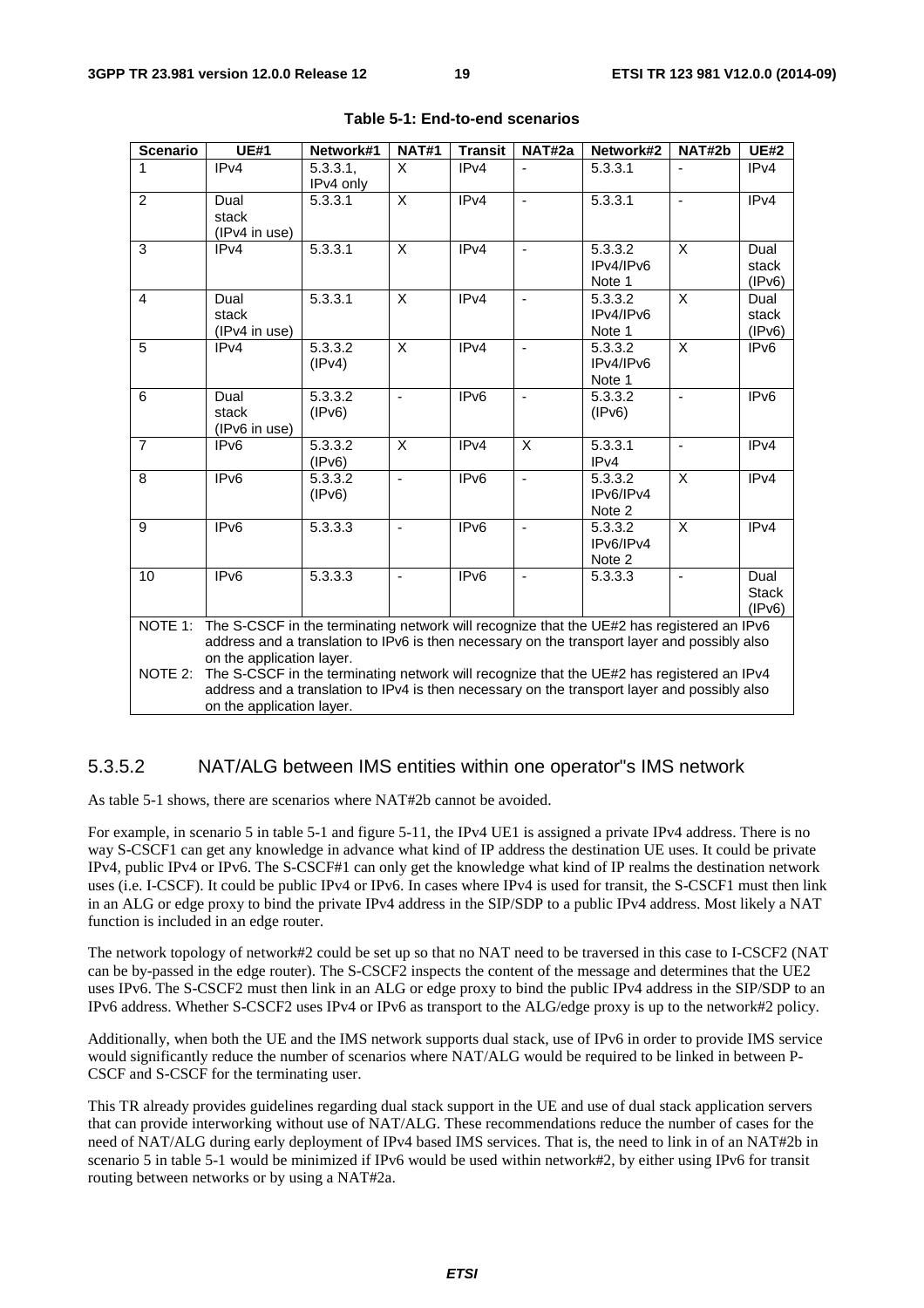### 5.3.6 Summary of issues arising from the scenarios

The following issues arise from the scenarios presented in clauses 5.3.3, 5.3.4 and 5.3.5 above:

1. Address translation between private and public IPv4 address spaces for both signalling and bearer path;

See considerations in clause 5.3.1.2.

2. Address translation and protocol translation between IPv4 and IPv6 for both signalling and bearer path;

 As per the considerations under point 1) above, NAT- and ALG-based address and protocol translations shall be avoided whenever possible. The need for address and protocol translation between IPv4 and IPv6 is expected to be limited for the following two cases:

- An IPv4 IM CN subsystem interconnecting with IPv6 IMS networks:
- External non-3GPP IPv4 SIP networks interconnecting with IPv6 IMS networks;

TS 23.228 [4] specifies the architecture as described in clause 5.3.1.1

 Additionally, some scenarios (as per clause 5.3.5) might need IP version interworking between the P-CSCF and the S-CSCF. However, it is desired to avoid IP version interworking between P-CSCF and S-CSCF. See clause 5.3.5.2 for details.

- 3. Address translation and protocol translation for the bearer path;
- 4. IP version used on the connection between IM CN subsystems, both in roaming and interworking scenarios;

 It is recommended for IMS networks to apply an IP version for interconnecting to other networks that minimizes the need for IP address and/or protocol translation. This can be achieved if vast majority of operators migrate towards using IPv6 as early as possible to avoid the need for address (and protocol) translation.

- NOTE 1: Early IMS deployments using public IPv4 addressing for their network elements and UEs can interconnect with each other without address translation.
- 5. IP version used by a dual-stack UE to access the IM CN subsystem in case of IMS roaming;

See clause 5.2.2.1.

6. Use of IMS in the home network through GPRS roaming in a network, which does not support IPv6 PDP contexts.

 It is recommended for GPRS networks offering IMS access capabilities to offer support for IPv6 PDP Contexts (i.e. upgrading the SGSNs to support IPv6 type of PDP context).

 Alternatively, roaming UEs using IPv6 to connect to their home IMS network would need to use some IPv6-in-IPv4 tunnelling mechanism in the UE (e.g. ISATAP [8], see clause 5.3.4.3). However, such tunnelling solutions would not work well with QoS differentiation mechanisms (e.g. Service Based Local Policy) of the core network.

NOTE 2: Issue 6 is not directly related to IPv4 based IMS implementations.

### 5.3.7 IP version interworking for services

#### 5.3.7.1 Application servers

Any interworking solution needs to consider the support for Application Servers. Application Servers may be dual stack or support only IPv6 or only IPv4.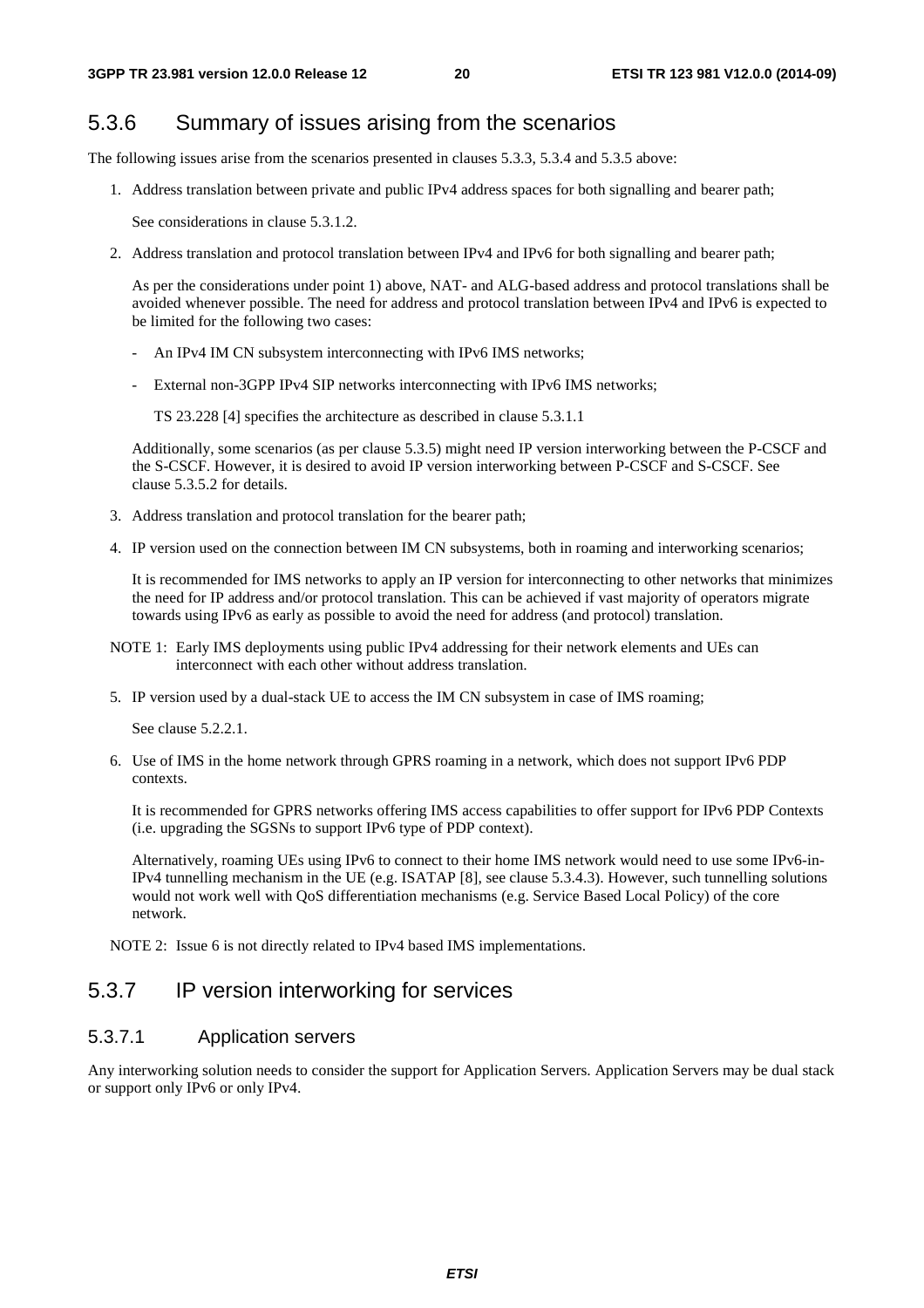#### 5.3.7.2 Interworking support in dual stack IM CN subsystem

A dual stack IM CN subsystem and dual stack application servers may provide the necessary support for interworking between IP versions.

In particular, some IMS based services do not involve any media component but are based on SIP signalling only. Important examples are immediate messaging as described in clause 5.16.1 of TS 23.228 [4] and Presence as described in TS 23.141 [5]. In such cases SIP signalling does not contain any IP addresses which would require a SIP-ALG. The dual stack IM CN subsystem can provide the necessary interworking: each entity forwards the SIP message using the appropriate IP version. Thus the service can be provided without any additional NAT in the network. This allows e.g. immediate messaging between an IPv4 UE and an IPv6 UE or allows a watcher with an IPv6 UE to subscribe to the presence information of a presentity publishing from a IPv4 UE, or vice versa. This is illustrated in figures 5-12a, 5-12b and 5-13 below.

Figures 5-12a and 5-12b illustrate different scenarios for interworking support in dual stack IM CN subsystem. If the originating S-CSCF supports dual stack, the IP version interworking can occur on the originating side, if the terminating S-CSCF supports dual stack, the IP version interworking can also occur on the terminating side.



#### **Figure 5-12a: Example with dual stack IM CN subsystem and Immediate Messaging (originating S-CSCF is dual stack)**



**Figure 5-12b: Example with dual stack IM CN subsystem and Immediate Messaging (terminating S-CSCF is dual stack)** 



**Figure 5-13: Example with dual stack IM CN subsystem and Presence Server** 

NOTE: In this scenario, if Presence information contains an IP address, then the IP address is not translated but provided as is to the watcher.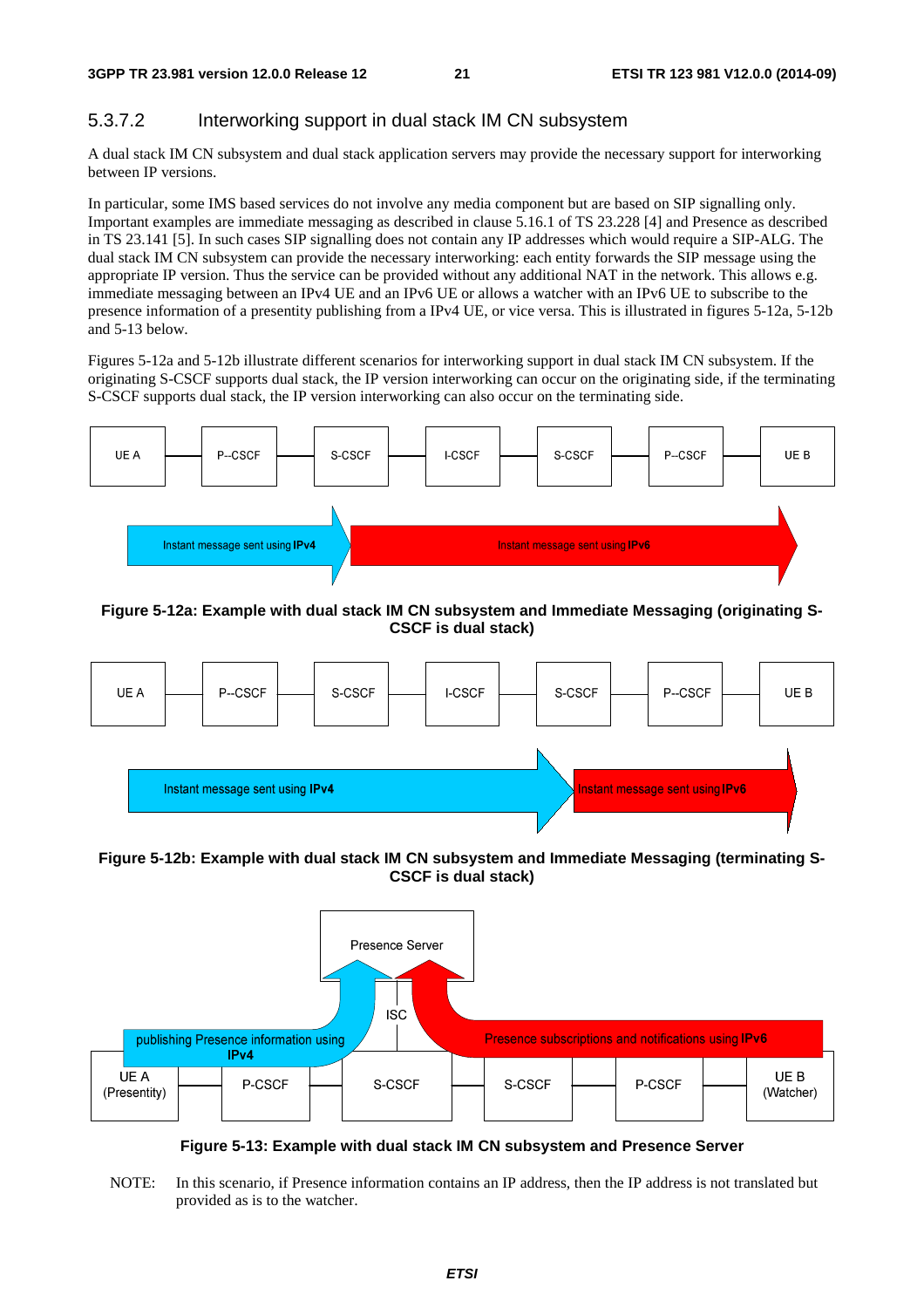#### 5.3.7.3 Access to network services

Access to IMS network services provided for example by MRFP or IM-MGW is done via the Mb reference point, see TS 23.002 [7a]. In the interest of interworking, the entities providing network services may support IPv6 only, IPv4 only or may be dual-stack. Accordingly, the Mb reference point should allow IPv4 access to network services.

## 5.4 Migration scenarios

## 5.4.1 IPv4 UE and IPv6 IM CN subsystem

Due to migration, there may be cases where some IMS users still connect to the IMS using their IPv4 UE although the IM CN subsystem has evolved from IPv4 to IPv6.

In this case, the P-CSCF needs to support IPv4 towards the UE. An intermediary node between the UE and the P-CSCF would otherwise jeopardise the security association between the UE and P-CSCF. If the S-CSCF already evolved to IPv6, a NAT between P-CSCF and S-CSCF could provide the possibility for IPv4 UEs to register at an IPv6 S-CSCF with an IPv6 IP address.

While the detailed impact of this mechanism has not been studied within the TR, it is understood that it might have negative impact on security mechanisms, charging correlation and other services or capabilities that make use of the IP address. In line with the overall recommendation to avoid NATs, it is thus recommended to provide the dual stack capability in all IM CN subsystem nodes instead. Also, a NAT in such a scenario would not work on a per session basis, but would need to convert address information on a permanent basis.

The early deployment of IMS dual stack UEs facilitates the migration from IPv4 to IPv6, as it avoids the issue mentioned in this clause.

## 5.4.2 A partially migrated IPv4 to IPv6 IM CN subsystem

While the final objective is a full scale IPv6 IMS, a combination of IPv4 and IPv6 IM CN subsystem elements may coexist temporarily in the same network due to migration from IPv4 to IPv6. It is for further study how to ensure interworking in this case.

One approach would be to logically divide the network in two parts during the migration period and temporarily deploy NATs between the two parts using the interworking mechanisms described in clause 5.3.

Another approach would be to deploy dual stack capable IMS networks already from the initial phase, which would avoid the issues described in this section.

In general, it can be seen that dual-stack IMS core network deployments make the migration to a full scale IPv6 IMS considerably easier.

### 5.4.3 Migration aspects for services

#### 5.4.3.1 Application Servers

Any migration solution needs to consider the support for Application Servers.

#### 5.4.3.2 Migration support in dual stack IM CN subsystem

An IPv4 IM CN subsystem (including application servers), which evolves to a dual stack IM CN subsystem, may provide the necessary support for both IPv4 UEs and IPv6 UEs. The considerations in clause 5.3.7.2 apply also to this scenario.

#### 5.4.3.3 Access to network services

Any migration solution needs to consider the support in entities providing network services, such as MRFP and IM-MGW.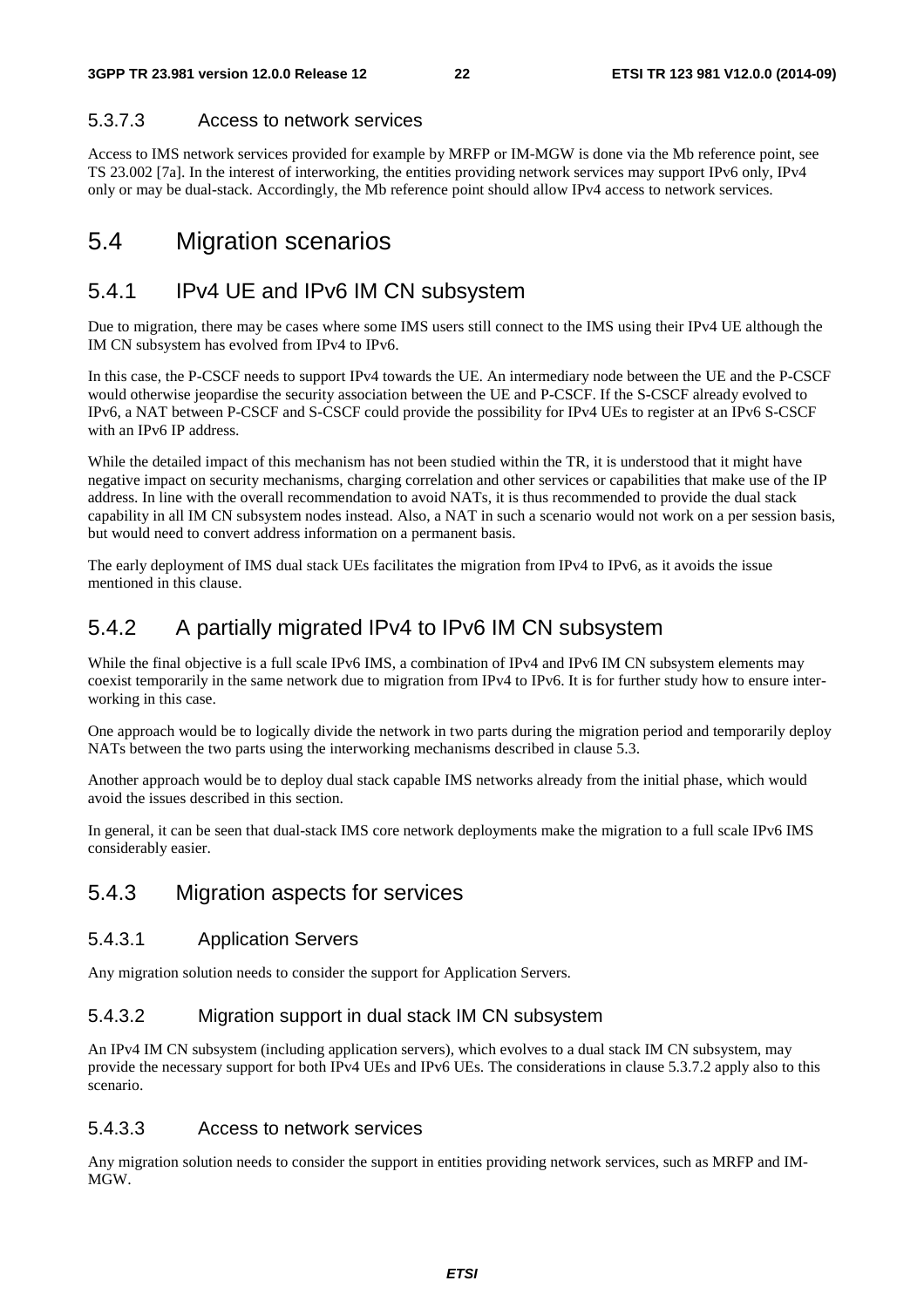## 5.4.4 Example migration paths

Based on the considerations in this TR, the following could be example migration paths.

Operator A deploys an IPv4 based IM CN subsystem for the support of a few early server based IMS services. Operator(B) deploys a dual stack IM CN subsystem already for the earliest IMS services. In the initial phase, majority of the UEs available are IPv4 UEs, which support this limited set of services using IMS. In addition there may also be IMS dual stack UEs available. Later IMS dual stack UEs become more widely available and in addition support peer-topeer services like voice. Gradually, operators A and B start to deploy more services over IMS. At some point the IM CN subsystem of operator A is migrated to a dual stack IM CN subsystem; the system can still support the early IPv4 UEs and the IMS dual stack UEs and in addition it is now possible to support IPv6 UEs. Finally the operators discontinue the support for IPv4 UEs and migrate to pure IPv6 IM CN subsystems.

## 6 Conclusions and recommendations

Interworking between IPv4 and IPv6 based IMS implementations and migration from IPv4 IMS to IPv6 IMS can and should be facilitated by specification of some of the relevant aspects.

For the specification of IPv4 IMS, the assumption should be made that the relevant roaming scenario for IPv4 is the GPRS roaming scenario with the GGSN in the home network.

If IPv4 is used in an early IMS implementation, there is the need for alternative or modified P-CSCF discovery as the mechanisms specified in TS 23.228 [4] cannot be applied as they are. It is recommended to follow the recommendations for P-CSCF discovery as described in clause 5.2.1.

It is recommended that SIP communication between UE and P-CSCF uses IPv4 or IPv6 without intermediaries changing the IP version.

For some services like PoC, Presence and immediate messaging, dual stack network elements like the PoC Server, the Presence Server or the S-CSCF can provide IP version interworking without use of NATs.

In general, the interworking architecture defined in TS 23.228 [4] with IMS-ALG and NATs (TrGWs) at the network border can be used in principle to support all kinds of IP address and protocol translations possibly needed between early IMS networks. In some cases, there may also be the need for IMS-ALGs and NATs within an IM CN subsystem, see clause 5.3.5.2.

The early deployment of IMS dual stack UEs facilitates migration significantly. To limit the options, it is recommended to specify the IMS dual stack UE behaviour for IMS access, as described in clause 5.2.2.1.

Network operators, who introduce 3GPP IMS using IPv6, have a strong interest that their GPRS roaming partners provide support for PDP contexts of PDP type IPv6 in the SGSN. Thus support of PDP type IPv6 in SGSNs facilitates migration of IMS towards IPv6.

When interconnecting GPRS networks (i.e. SGSN and GGSN) between operators as well as within an operator domain, NAT should not be used and clause 4.2 should be followed.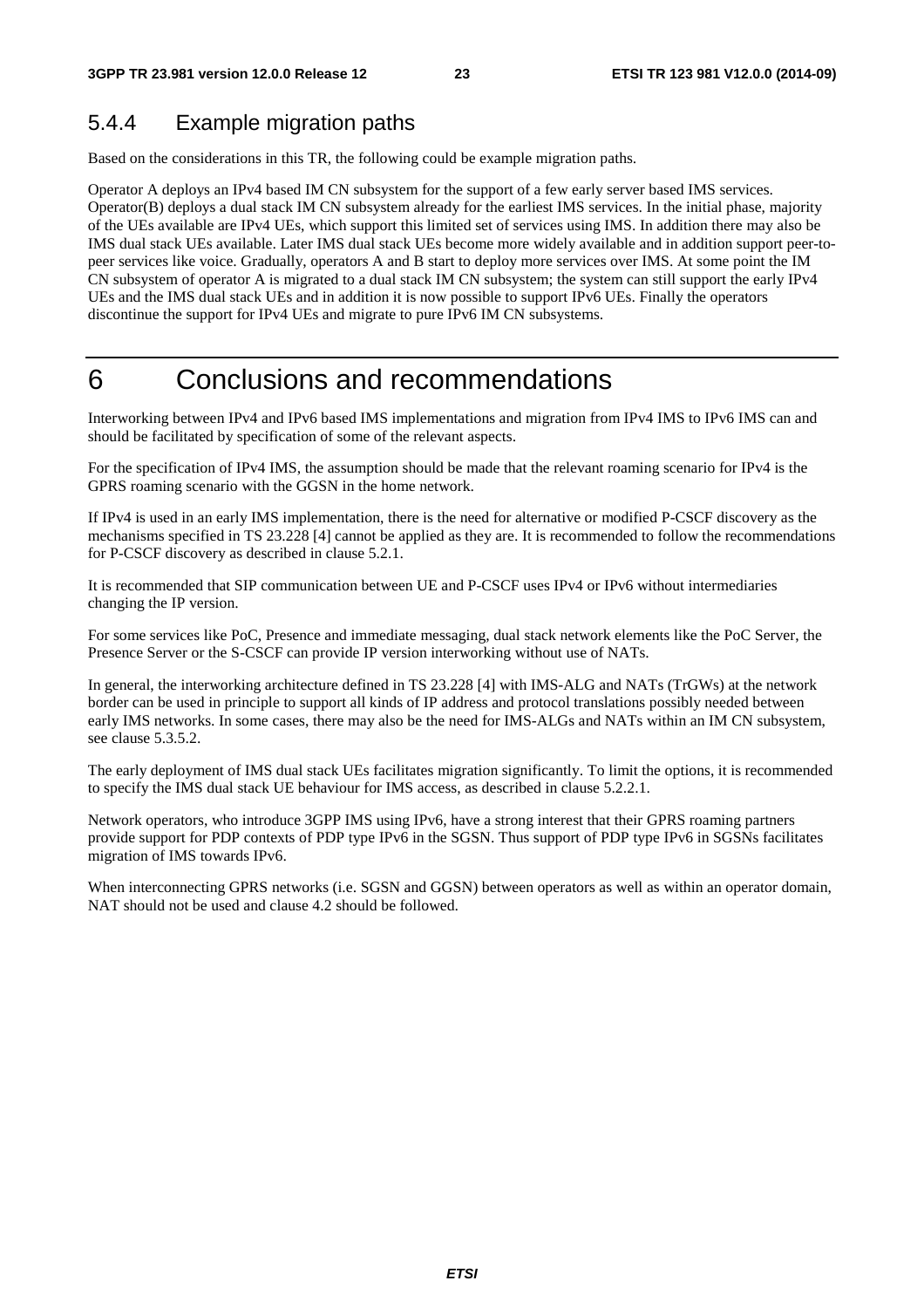## Annex A: Additional Information

This annex contains information that has been investigated during the development of the TR but has been considered not necessary for further development of the work (A.1) or the scenarios help better understand some end to end scenarios but not useful for further analysis within the feasibility study. But the information has been maintained as reference.

## A.1 GPRS deployment scenarios

This section contains GPRS deployment scenarios that are not considered as likely case for IPv4 based IMS deployment, as it is understood that use of GGSN in the home network may initially be operator"s preferred option for IM CN subsystem.

Deployment of an infrastructure with GGSN in the visited network has been possible from standards point of view with the early GPRS systems. But from the information available today, it has not been realised yet in the deployed systems. Considering also that there is a growth of functionality interacting with the GGSNs and that the implications of a GGSN in the VPLMN are quite large (operational, charging, feature availability, maintenance, roaming agreements etc.) it seems like the visited GGSN scenario becomes even more delayed/unlikely.

So, the motivation of upgrading to an IPv6 system seems to be a much more a near term goal then deployment of the GGSN in visited networks. Hence it seems safe to only consider the scenarios where an IPv4 based IMS system always have the GGSN at home.

The general architecture arises from this scenario would look like the following:

In this roaming access scenario, the visited network can be dual stack, supporting both IPv4 and IPv6, while the home network supports only the opposing version of IP. The UE may be IPv4 only or may be IMS dual stack UE.

Further elaboration of the scenarios are described in the following clauses.



#### **Figure A.1: IMS roaming access – dual stack visited network, IPv4 (or IPv6) home network**

Routeing of bearer path is for further study – bearer path may be:

- Routed to home network and from there onwards towards the destination network;
- Routed from the visited network directly towards the destination network.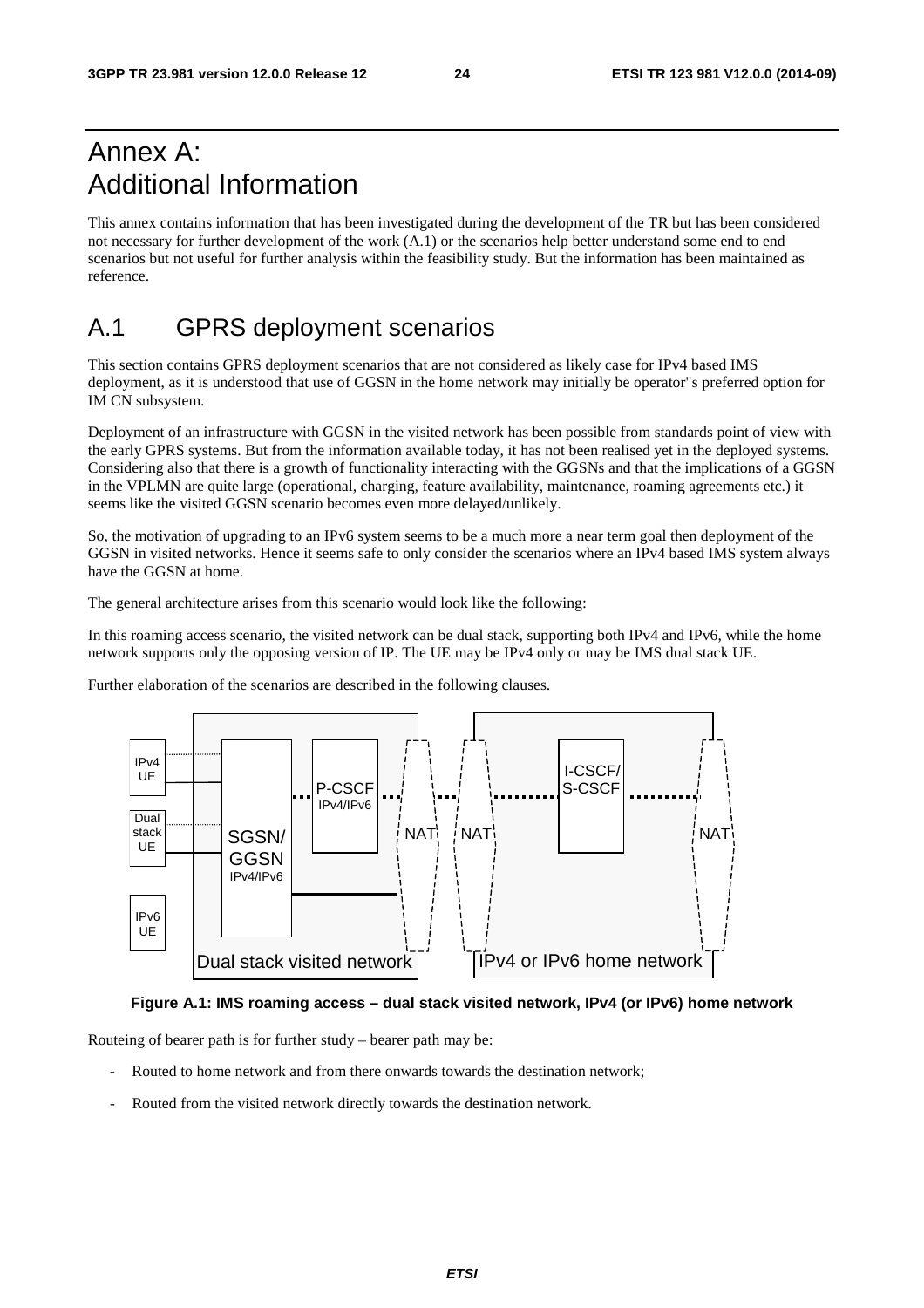## A.1.1 IMS roaming access – IPv4 visited network, IPv4 home network

The call leg is split between different IPv4 networks in a roaming scenario. The GGSN and P-CSCF are in the visited IPv4 network; the I-CSCF and S-CSCF are in the home IPv4 network. The UE in the IPv4 network may be IPv4 only or may be IMS dual stack UE. If either UE is IPv6 only then this scenario can not be supported.



**Figure A.1-1: IMS roaming access – IPv4 visited network, IPv4 home network** 

Issues described in clause A.1 with respect to routing of bearer path are applicable for this scenario as well.

This scenario is not further considered due to the assumption that GGSN at home is the most likely scenario.

### A.1.2 IMS roaming access - IPv4 visited network, IPv6 home network

The GGSN and P-CSCF are in the visited IPv4 network; the I-CSCF and S-CSCF are in the home IPv6 network. The UE must support IPv6 in order to interoperate with its Home Network and must support IPv4 in order to interoperate with the IPv4 Visited Network i.e. it is assumed to be IMS dual stack UE. If the UE is IPv6 only (or IPv4 only) then this scenario can not be supported.



**Figure A.1-2: IMS roaming access – IPv4 visited network, IPv6 home network** 

Issues described in clause A.1 with respect to routing of bearer path are applicable for this scenario as well.

This scenario assumes an IMS dual stack UE, which can access the visited IM CN subsystem with IPv4, but when at home it uses IPv6 to access the home IM CN subsystem.

This scenario is not further considered due to the assumption that GGSN at home is the most likely scenario.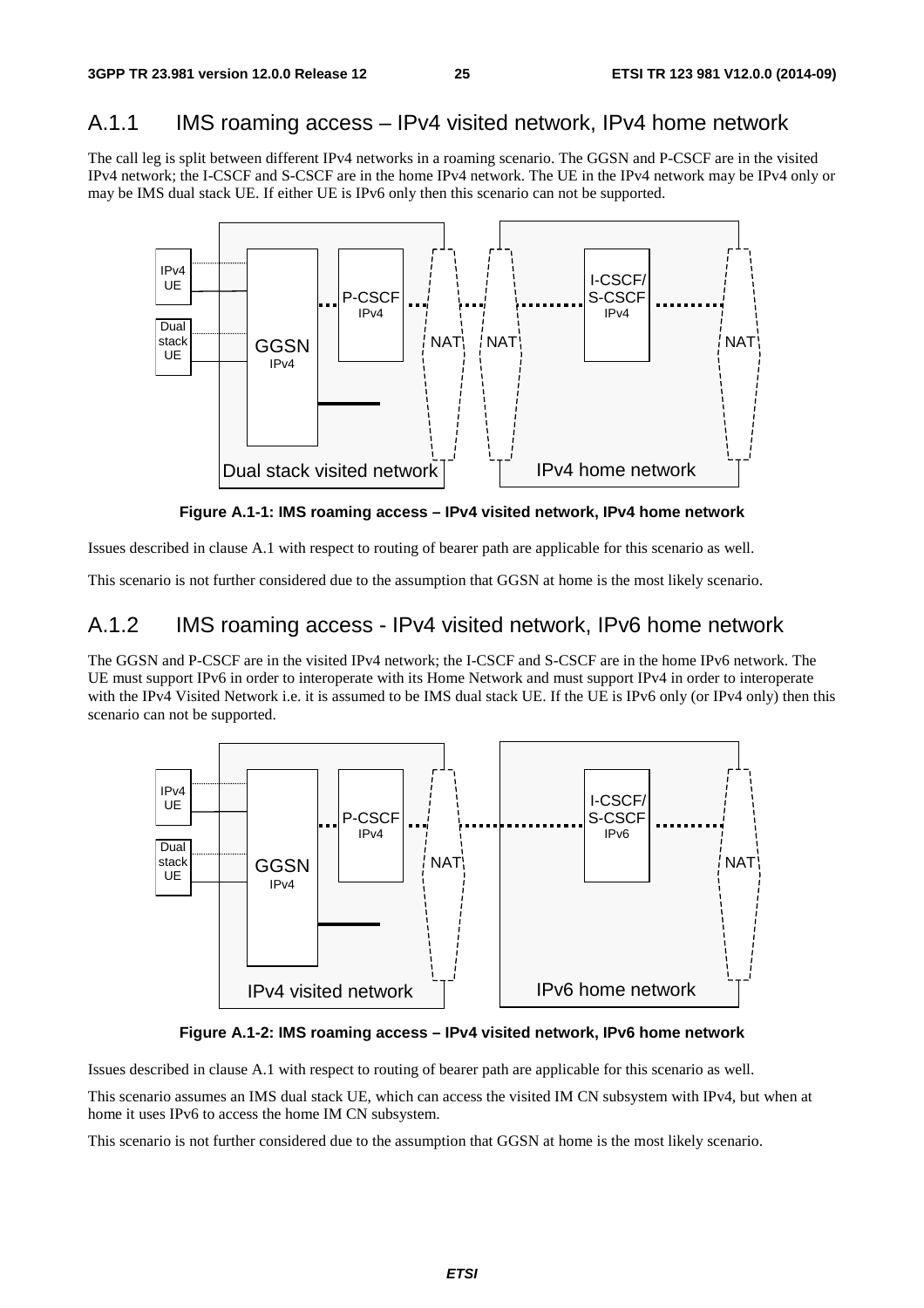## A.1.3 IMS roaming access - IPv6 visited network, IPv4 home network

The GGSN and P-CSCF are in the visited IPv6 network; the I-CSCF and the S-CSCF are in the home IPv4 network. The UE in the IPv6 network must support IPv4 in order to interoperate with its Home Network and must support IPv6 in order to interoperate with the visited network. If the UE is IPv6 only (or IPv4 only) then this scenario can not be supported.



**Figure A.1-3: IMS roaming access - IPv6 visited network, IPv4 home network** 

Issues described in clause A.1 with respect to routing of bearer path are applicable for this scenario as well.

This scenario assumes an IMS dual stack UE, which can access the visited IM CN subsystem with IPv6, but when at home it uses IPv4 to access the home IM CN subsystem.

This scenario is not further considered due to the assumption that GGSN at home is the most likely scenario.

## A.1.4 IMS roaming access - IPv4 visited network, dual stack home network

GGSN and P-CSCF are in the IPv4 visited network. The I-CSCF and S-CSCF are in the home network which supports dual stack. The UE may be IPv4 only or may be IMS dual stack UE. If the UE is IPv6 only then this scenario can not be supported.



**Figure A.1-4: IMS roaming access - IPv4 visited network, dual stack home network** 

Issues described in clause A.1 with respect to routing of bearer path are applicable for this scenario as well. This scenario is not further considered due to the assumption that GGSN at home is the most likely scenario.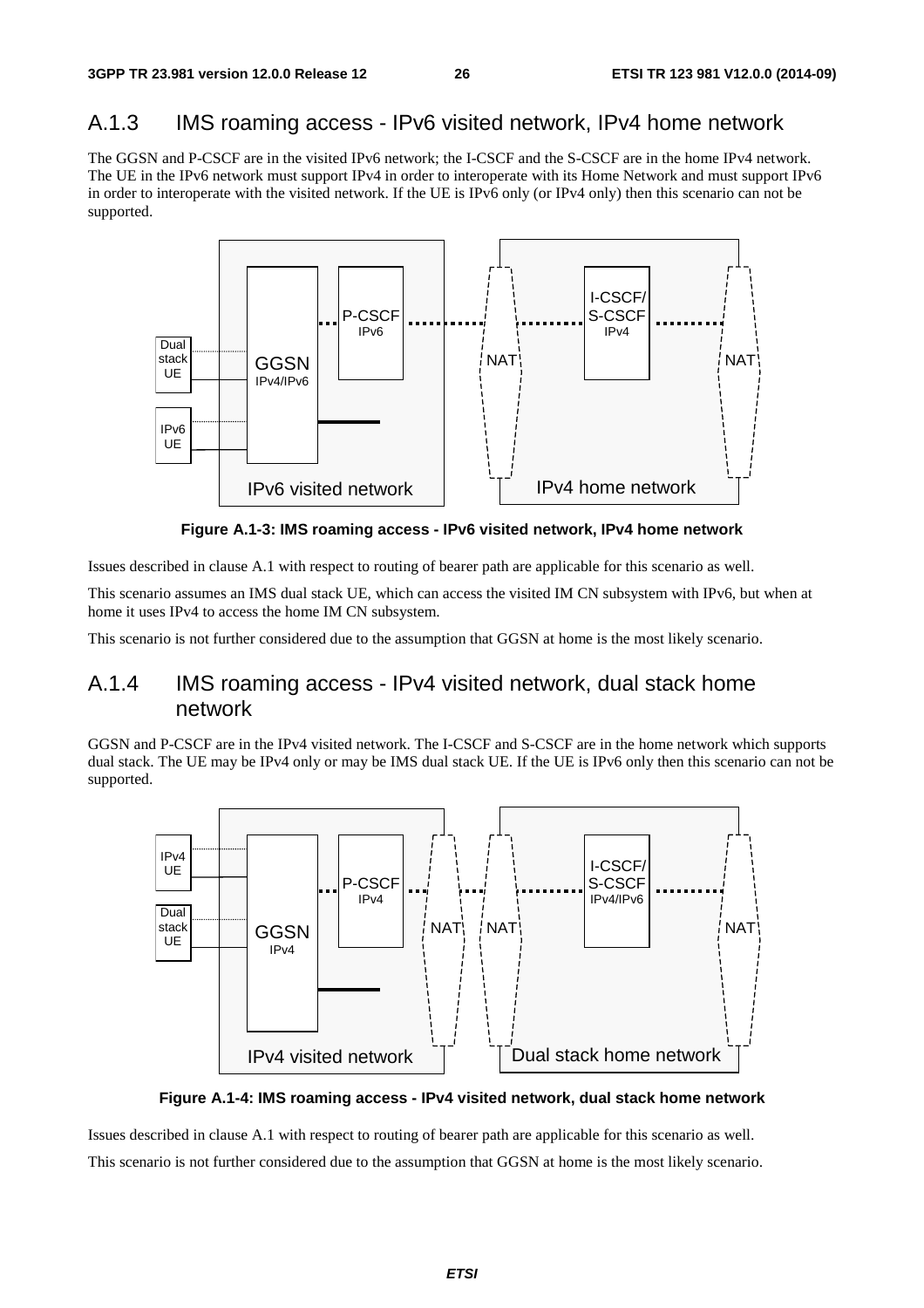## A.2 End to End scenarios

This clause describes some end to end scenarios for IP version interworking for IMS cases.

### A.2.1 Non-roaming - IPv4 IM CN subsystem with IPv6 IM CN subsystem

IPv4 IM CN subsystem and IPv6 IM CN subsystem are in different networks; each leg of the session is contained solely in an IPv4 or IPv6 network. Either network may originate or terminate sessions. The UE in the IPv4 network may be IPv4 only or may be IMS dual stack UE (if it is IPv6 only then this scenario can not be supported).





In this scenario:

- clause 5.2.2.1 and 5.2.2.2 apply to the UE accessing the IPv4 network;
- clause 5.2.2.1 may apply to the UE accessing the IPv6 network;
- clause 5.3.1.1 applies to the interconnection between the networks.

## A.2.2 Non-roaming - IPv4 IM CN subsystem with IPv4 IM CN subsystem

The two IPv4 IM CN subsystems are in different networks and hence may use overlapping private IPv4 address spaces. The UE in the IPv4 network may be IPv4 only or may be IMS dual stack UE. If either UE is IPv6 only then this scenario can not be supported.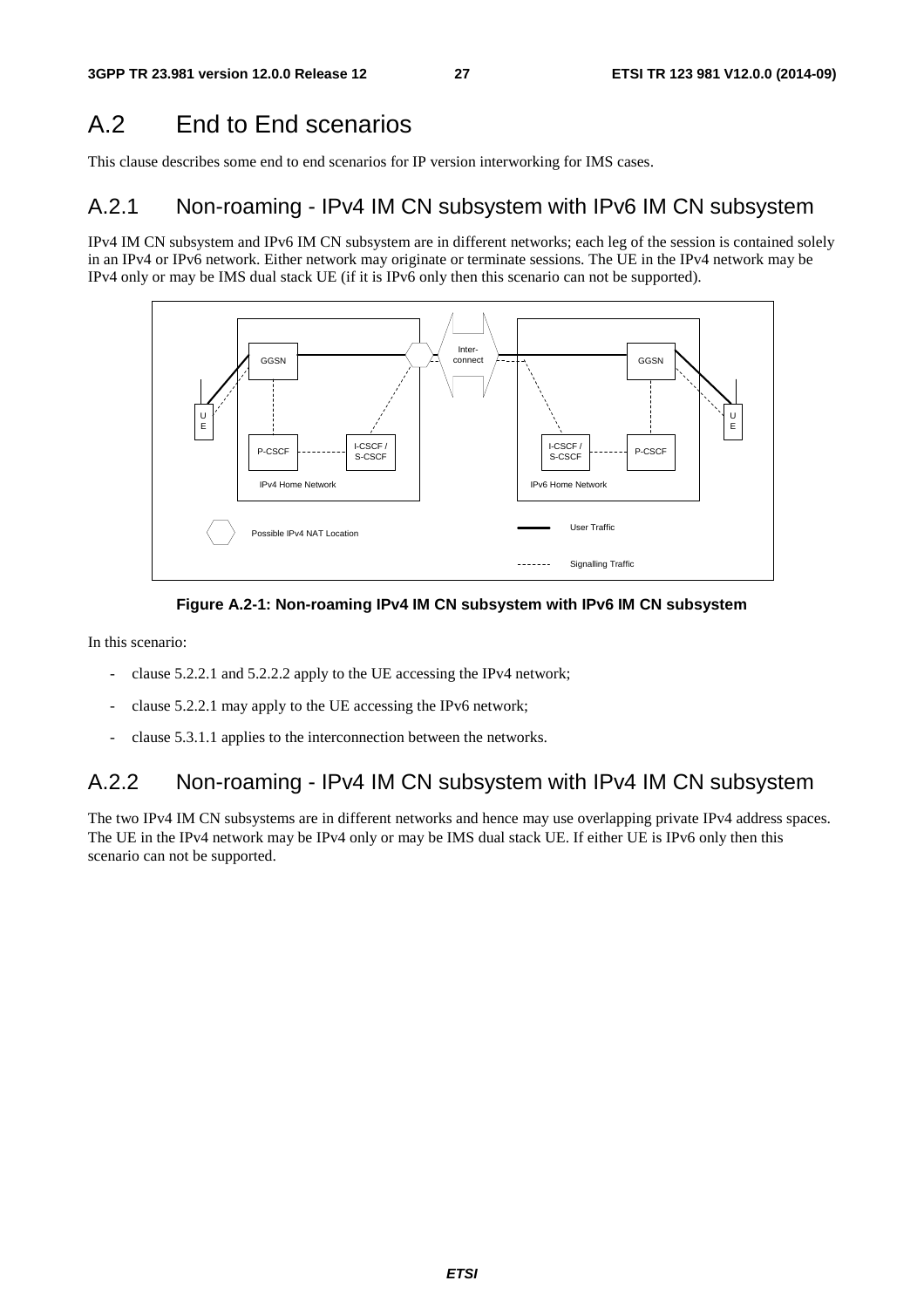

**Figure A.2-2: Non-roaming IPv4 IM CN subsystem with IPv4 IM CN subsystem** 

In this scenario clause 5.2.2.1 and 5.2.2.2 apply to the UEs accessing the IPv4 networks.

## A.2.3 Non-roaming IPv4 IM CN subsystem with dual stack IM CN subsystem

The two IM CN subsystems are in different networks. One IM CN subsystem is supporting IPv4 only whereas the second IM CN subsystem is supporting both IPv4 and IPv6. Either network may originate or terminate sessions. The dual stack IMS determines that it is in interacting with an IPv4 IMS and thus uses IPv4 at the network interconnection. The UE in the IPv4 network may be IPv4 only or may be IMS dual stack UE (if it is IPv6 only then this scenario can not be supported).



#### **Figure A.2-3: Non-roaming IPv4 IM CN subsystem with Dual Stack IM CN subsystem**

In this scenario clause 5.2.2.1 and 5.2.2.2 apply to the UE accessing the IPv4 network.

Clause 5.2.1 is applicable to the interconnection between networks, if IPv6 is used in the dual stack home network.

Even if the UE in the dual stack network is an IMS dual stack UE, the following needs to be considered:

- If the UE has registered with IPv4, then NAT may be needed at the network borders if private addressing is used in the IMS networks.
- If the UE has registered with IPv6, then the dual stack home network will use IPv6 for SIP communication towards the UE, even if it is part of a communication with an IPv4 network.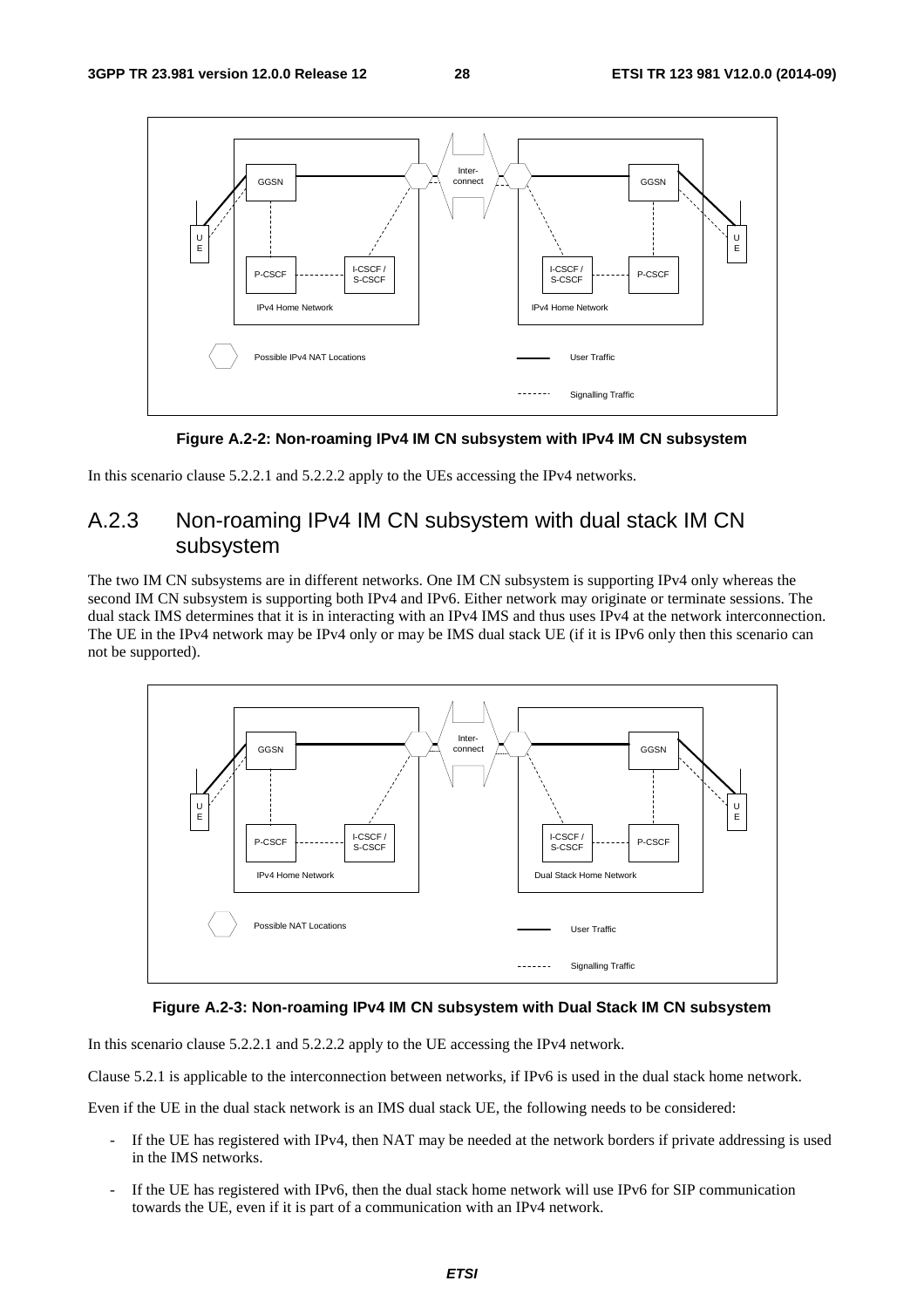### A.2.4 Non-roaming dual stack IM CN subsystem with dual stack IM CN subsystem

The two IM CN subsystems are in different networks. Both IM CN subsystems are dual stack. The UEs may be IPv4 only, IPv6 only, or may be IMS dual stack UEs.



#### **Figure A.2-4: Non-roaming Dual Stack IM CN subsystem with Dual Stack IM CN subsystem**

### A.2.5 Non-roaming IPv6 IM CN subsystem with dual stack IM CN subsystem

The two IM CN subsystems are in different networks. One IM CN subsystem is supporting IPv6 only whereas the second IM CN subsystem is supporting both IPv4 and IPv6. Either network may originate or terminate sessions. The dual stack IMS determines that it is in interacting with an IPv6 IMS and thus uses IPv6 at the network interconnection. The UE in the IPv6 network may be IPv6 only or may be IMS dual stack UE (if it is IPv4 only then this scenario can not be supported).



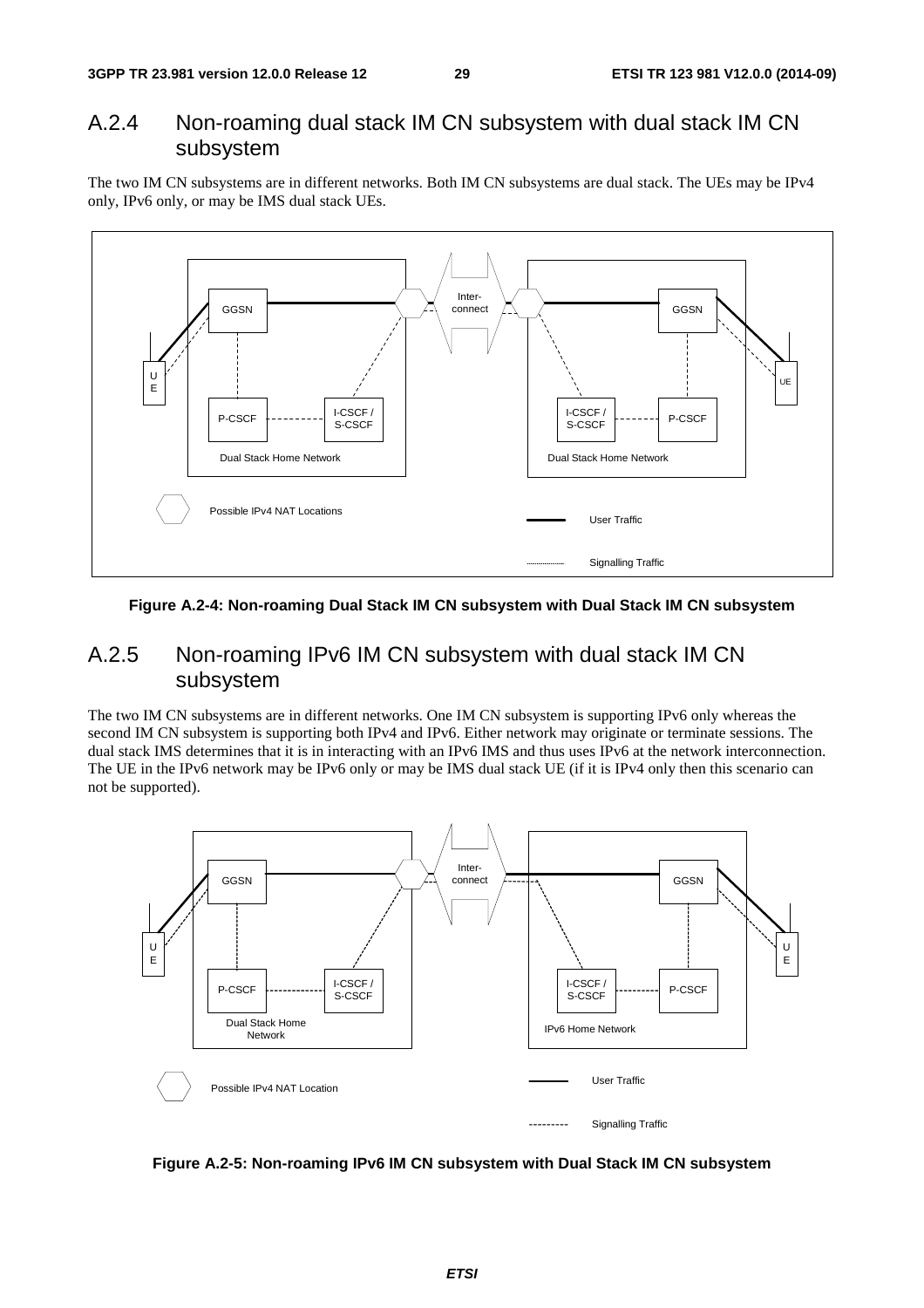If the UE in the dual stack network is an IMS dual stack UE, which has registered with IPv4, then the dual stack home network will use IPv4 for SIP communication towards the UE, even if even if it is part of a communication with an IPv6 network.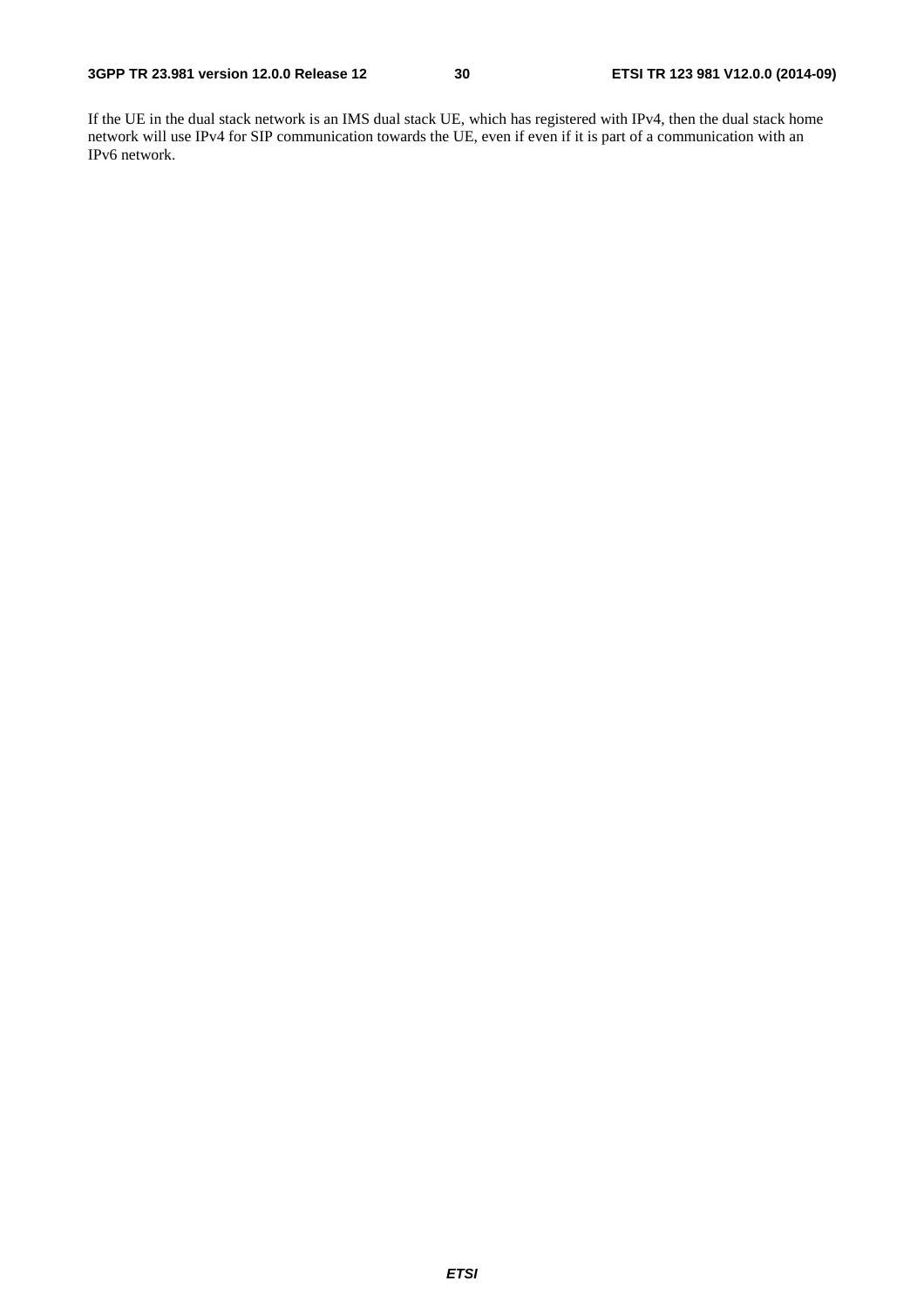## Annex B: Change history

| <b>Change history</b> |              |           |           |            |            |                                                                            |        |            |
|-----------------------|--------------|-----------|-----------|------------|------------|----------------------------------------------------------------------------|--------|------------|
| <b>Date</b>           | TSG#         | TSG Doc.  | <b>CR</b> | <b>Rev</b> | <b>Cat</b> | <b>Subject/Comment</b>                                                     | Old    | <b>New</b> |
| 2004-06               | <b>SP-24</b> | SP-040337 |           |            |            | Raised to v.6.0.0 after approval at SA#24                                  | 2.0.0  | 6.0.0      |
| 2004-09               | SP-25        | SP-040530 | 0001      |            |            | IPv4 access to multimedia services and Mb reference point                  | 6.0.0  | 6.1.0      |
| 2004-09               | SP-25        | SP-040530 | 0003      |            |            | Corrections to scenario – IPv4 visited and IPv6 home                       | 6.0.0  | 6.1.0      |
| 2004-12               | SP-26        | SP-040761 | 0004      |            |            | Clarification to the Interworking support in dual stack IM CN<br>subsystem | 6.1.0  | 6.2.0      |
| 2005-03               | <b>SP-27</b> | SP-050115 | 0005      |            |            | P-CSCF discovery                                                           | 6.2.0  | 6.3.0      |
| 2005-09               | SP-29        | SP-050476 | 0006      |            |            | P-CSCF address format when configured via DM                               | 6.3.0  | 6.4.0      |
| 2007-06               |              |           |           |            |            | Update to Rel-7 version (MCC)                                              | 6.4.0  | 7.0.0      |
| 2008-12               | SP-42        |           |           |            |            | Update to Rel-8 version (MCC)                                              | 7.0.0  | 8.0.0      |
| 2009-12               | SP-46        |           |           |            |            | Update to Rel-9 version (MCC)                                              | 8.0.0  | 9.0.0      |
| 2011-03               | SP-51        |           |           |            |            | Update to Rel-10 version (MCC)                                             | 9.0.0  | 10.0.0     |
| 2012-09               |              |           |           |            |            | Update to Rel-11 version (MCC)                                             | 10.0.0 | 11.0.0     |
| 2014-09               | <b>SP-65</b> |           |           |            |            | Update to Rel-12 version (MCC)                                             | 11.0.0 | 12.0.0     |
|                       |              |           |           |            |            |                                                                            |        |            |